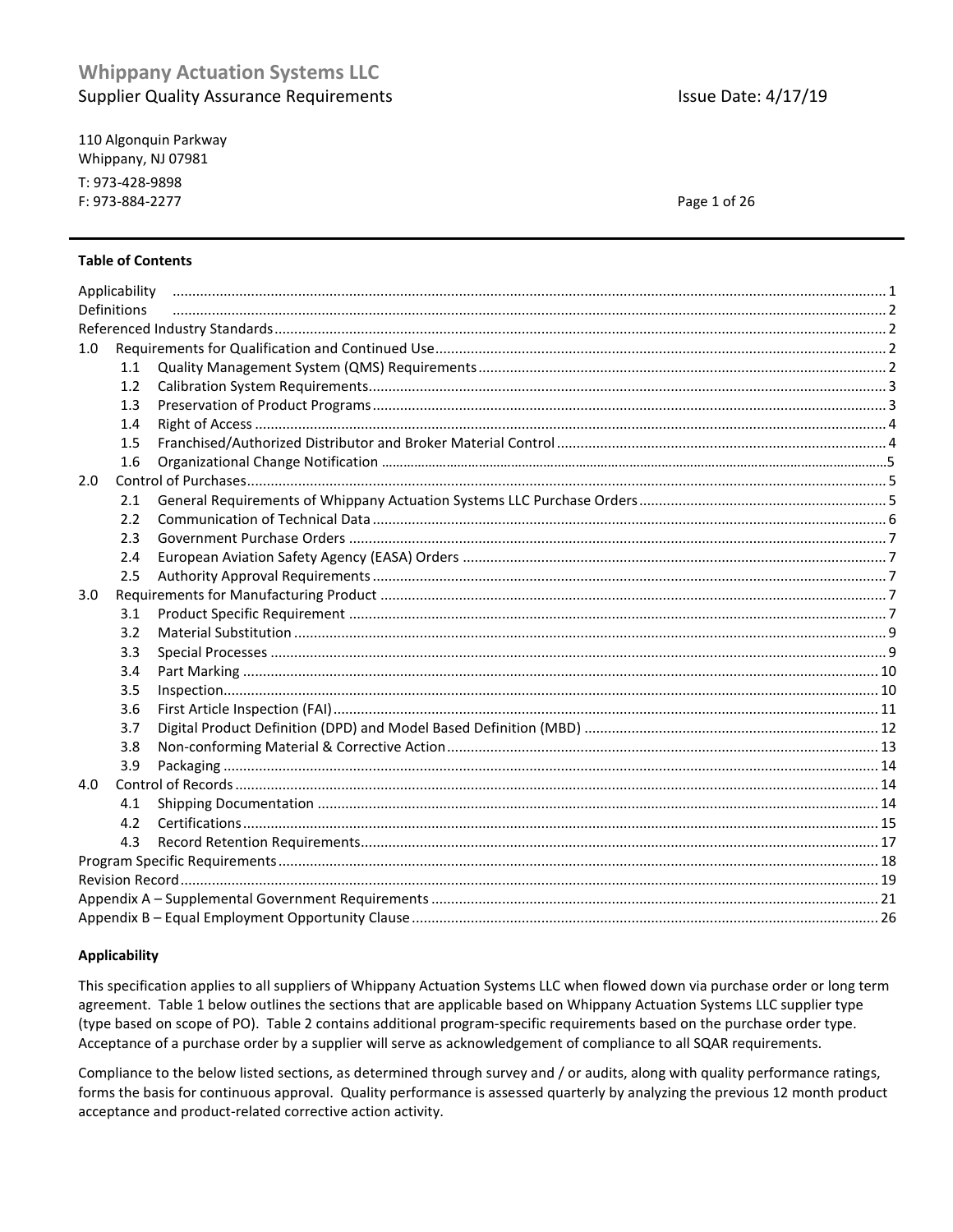110 Algonquin Parkway Whippany, NJ 07981 T: 973-428-9898 F: 973-884-2277 Page 2 of 26

| Supplier Type                       | <b>Applicable Sections</b>                                                                                 |  |  |  |
|-------------------------------------|------------------------------------------------------------------------------------------------------------|--|--|--|
| Manufacturer                        | 1.1, 1.2, 1.3, 1.4, 2.1, 2.2, 2.3, 2.4, 2.5, 3.1, 3.2, 3.3, 3.4, 3.5,<br>3.6, 3.7, 3.8, 3.9, 4.1, 4.2, 4.3 |  |  |  |
| Distributor                         | 1.1, 1.3, 1.4, 1.5, 2.1, 2.2, 2.3, 2.4, 2.5, 3.1, 3.2, 3.3, 3.4, 3.5,<br>3.6, 3.7, 3.8, 3.9, 4.1, 4.2, 4.3 |  |  |  |
| Special Processor                   | 1.1, 1.2, 1.4, 2.1, 2.2, 2.3, 2.4, 2.5, 3.1, 3.2, 3.3, 3.4, 3.5, 3.8,<br>3.9, 4.1, 4.2, 4.3                |  |  |  |
| Outside Processor / Sub-Con         | 1.4, 2.1, 2.2, 2.3, 2.4, 2.5, 3.1, 3.2, 3.3, 3.4, 3.5, 3.8, 3.9, 4.1,<br>4.2, 4.3                          |  |  |  |
| Service Provider                    | Based on PO Requirements and 1.4, 2.1, 4.3                                                                 |  |  |  |
| <b>Calibration Service Provider</b> | Based on PO Requirements and 1.2, 1.4, 2.1, 4.3                                                            |  |  |  |

**Table 1 – Applicability**

#### **Definitions**

A) Critical Safety Item (CSI) - sometimes referred to as a Flight Safety Part, is any part, assembly, or installation containing a critical characteristic whose failure, malfunction, or absence could cause loss of or serious damage to the aircraft, and/or serious injury or death to the occupants.

#### **Referenced Industry Standards**

| AS 5553                 | Counterfeit Electronic Parts; Avoidance, Detection, Mitigation, and Disposition |
|-------------------------|---------------------------------------------------------------------------------|
| AS/EN/JISQ 9100/9110    | Aerospace Basic Quality System Standard                                         |
| AS 9120                 | Quality Management Systems - Aerospace Requirements for Stocklist Distributors  |
| ISO 9001:2008           | <b>Quality Management Systems</b>                                               |
| J-STD-001               | Requirements for Soldered Electrical and Electronic Assemblies                  |
| $IPC-A-610$             | Acceptability of Electronic Assemblies                                          |
| ANSI/ESD S20.20         | Electrostatic Discharge Control Program                                         |
| ANSI/ESD S541           | Packaging Materials for ESD Sensitive Items                                     |
| MIL-STD-1686            | Electrostatic Discharge Control Program                                         |
| <b>NAS 412</b>          | Foreign Object Damage/Foreign Object Debris (FOD) Prevention Program            |
| JEDEC Standard No. 625A | Requirements for Handling Electrostatic-Discharge-Sensitive (ESDS) Devices      |
|                         |                                                                                 |

#### <span id="page-1-0"></span>**1.0 Requirements for Qualification and Continued Use**

1.1 Quality Management System (QMS) Requirements

Whippany Actuation Systems LLC requires Manufacturer, Distributor, and Special Process type suppliers to maintain a formal QMS compliant or registered to one of the following industry standards, based on the business or type of product/service:

- ISO 9001 Manufacturer/Organization
- AS9100 Aerospace Manufacturer/Organization
- AS9003 Small Build/Machine to Print Organization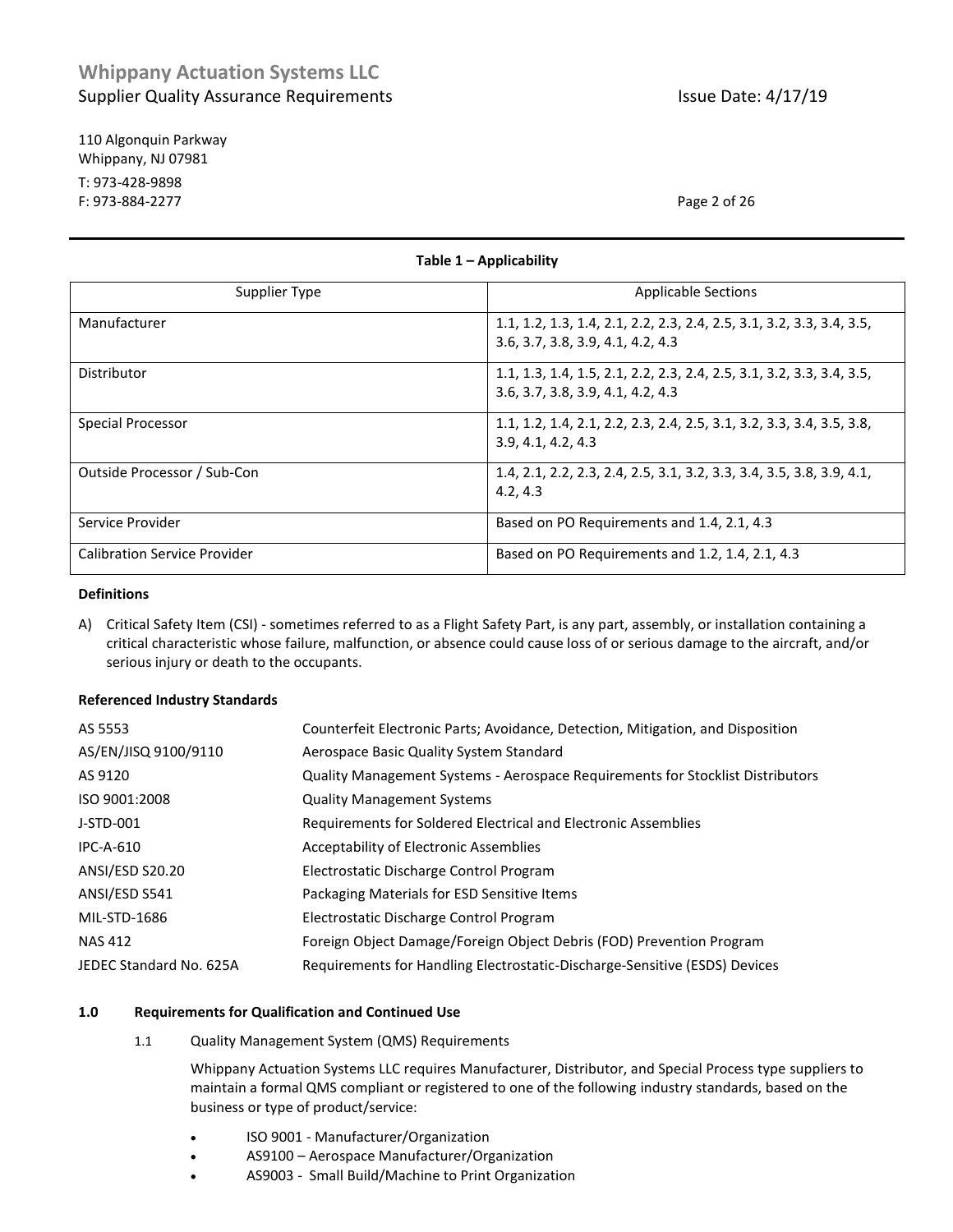110 Algonquin Parkway Whippany, NJ 07981 T: 973-428-9898 F: 973-884-2277 Page 3 of 26

- AS9120 Distributor
- FAA Repair Station Certificate for an Outsourced Maintenance Provider (OMP)
- Nadcap Special Processor

NOTE: Whippany Actuation Systems LLC reserves the right to require certification to any of the standards listed above when flowed down via purchase orders. If this requirement is invoked, the supplier shall use sub-tiers which meet this requirement.

- 1.2 Calibration System Requirements
	- 1.2.1 Calibration systems shall be in accordance with either ANSI/NCSL Z540-1 or a more stringent standard. Calibration Service Providers who use an alternate calibration system must be approved by Whippany Actuation Systems LLC.
	- 1.2.2 Equipment used to monitor and measure and/or test product or process conformity will be calibrated or verified (or both) at intervals necessary to assure continued accuracy and precision. All reference standards used in calibration shall be traceable back to the National Institute of Standards and Technology (NIST). Records will be maintained and made available upon request.
	- 1.2.3 Calibration Service Providers shall provide and maintain calibration results and measurable data for each calibrated item.
	- 1.2.4 Control, care, and calibration of Whippany Actuation Systems LLC furnished measuring/test equipment and tooling shall be the responsibility of the Supplier.
	- 1.2.5 If the supplier opts to have Whippany Actuation Systems LLC calibrate the equipment, it shall contact Procurement to coordinate the required calibration activities. The supplier is responsible for the cost of calibration, shipping, and any repairs related to its neglect of the equipment.

NOTE: Equipment includes, but is not limited to: test hardware, test software, automated test equipment (ATE), and plotters. Personally owned equipment is included.

NOTE: Requirements of this section must be flowed down by Calibration Service Providers to any subcontractors if any calibration service is outsourced.

- 1.3 Preservation of Product Programs
	- 1.3.1 Electrostatic Discharge (ESD)

The Supplier who manufactures or handles devices that are in any way sensitive to damage caused by electrostatic discharge shall implement an ESD control program. The control program shall follow the requirements established by ANSI/ESD S20.20 and JEDEC-Standard No. 625A or MIL-STD-1686. The control program is subject to review and approval by Whippany Actuation Systems LLC.

The control program must contain the following elements at a minimum:

- Training (initial and recurring/refresher)
- Signage
- ESD dissipation (ground straps, workstations)
- Proper static shielding packaging during movement/transportation/storage
- Packaging/ shipping materials and methods for electronic discharge sensitive devices shall meet ANSI/ESD S541 or equivalent requirements.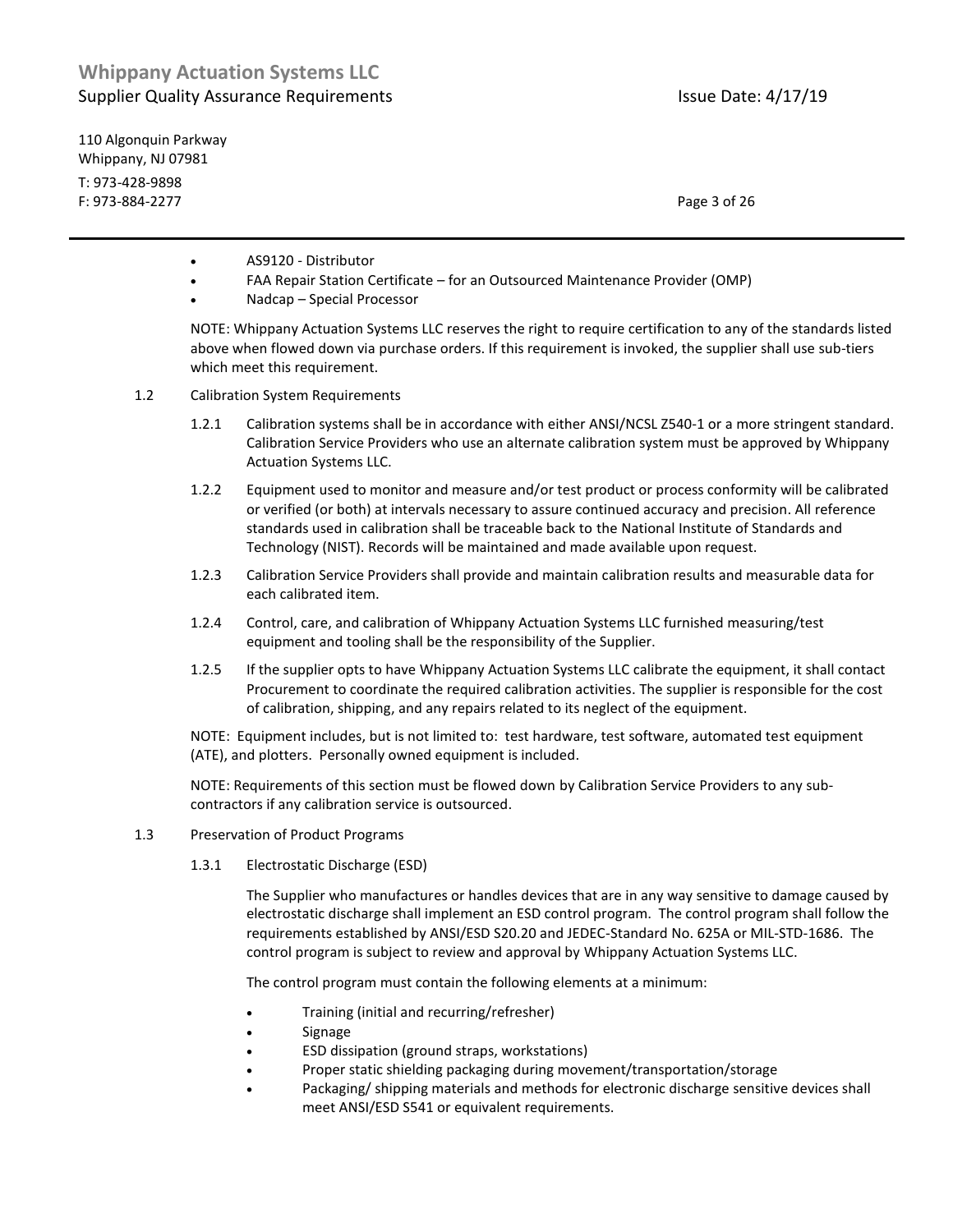110 Algonquin Parkway Whippany, NJ 07981 T: 973-428-9898 F: 973-884-2277 Page 4 of 26

#### 1.3.2 Foreign Object Damage/Debris (FOD)

- 1.3.2.1 The Supplier shall develop and maintain a Foreign Object Damage (FOD) prevention program in accordance with NAS 412 or equivalent to identify and eliminate foreign object entrapment areas and paths through which foreign objects may migrate and cause product failure. The FOD program will include design, manufacturing, and process controls to prevent FOD in deliverable items.
- 1.3.2.2 The Supplier shall employ appropriate housekeeping practices to assure timely detection and removal of residue/debris generated during the manufacturing operations and/or normal daily tasks. All occurrences of product rejections due to FOD shall be documented and investigated to determine the root cause of the FOD and implement actions to prevent recurrence.
- 1.3.2.3 The Supplier shall implement a FOD prevention program and provide initial and periodic FOD prevention awareness training programs.
- 1.3.2.4 The Supplier shall include periodic self-assessment of internal FOD prevention practices to measure effectiveness. Delivered material must be clean and free from any material/debris such as wire clippings, machined chips, burrs, grinding dust, forming materials, corrosion, oil, and other foreign material on surfaces to prevent FOD entrapment. The Supplier shall have special emphasis controls in place appropriate for the manufacturing environments.
- 1.3.2.5 The Supplier shall ensure that FOD requirements are flowed down to the supplier's subcontractor/sub-tier suppliers.
- 1.3.3 Counterfeit Parts Mitigation

A counterfeit parts mitigation program shall be established by each supplier that is compliant to SAE AS5553 and SAE AS6174. Supplier shall provide the original manufacturer (OEM) Certificate of Conformance as specified in 4.1.1 and shall maintain records in accordance with the requirements of the SQAR and Table 1.

#### 1.4 Right of Access

The supplier shall grant, with suitable notice, right of access to Whippany Actuation Systems LLC, their customers, and associated regulatory authorities to the applicable areas of all facilities and levels of the supply chain involved in this order. This access shall provide, at no increase in price, cost, or fee to Whippany Actuation Systems LLC, their customers, or regulatory agencies, suitable facilities at Supplier's and Subtier Supplier's manufacturing location to perform inspections, surveys, or surveillance and access to all applicable records.

- <span id="page-3-0"></span>1.5 Franchised/Authorized Distributor and Broker Material Control
	- 1.5.1 Material from different manufacturing sources shall be stored in a manner that the material cannot become intermixed and that the manufacturing source identity and material identity is maintained.
	- 1.5.2 Franchised/authorized distributors and warehouses shall not modify, rework, or repair material inhouse by subcontracting unless approval is obtained from the Purchaser (i.e. Drawing, Specification, or Purchase Document) unless the work is performed by the actual manufacturing source of the material.
	- 1.5.3 The franchised/authorized distributor or broker shall provide items only from the approved source(s) of supply listed on the Source Control drawing or other document. The approved source Contract and Government Entity (CAGE) code and the manufacturer part identification information must be listed correctly on the drawing or document. If the approved source of supply or part identification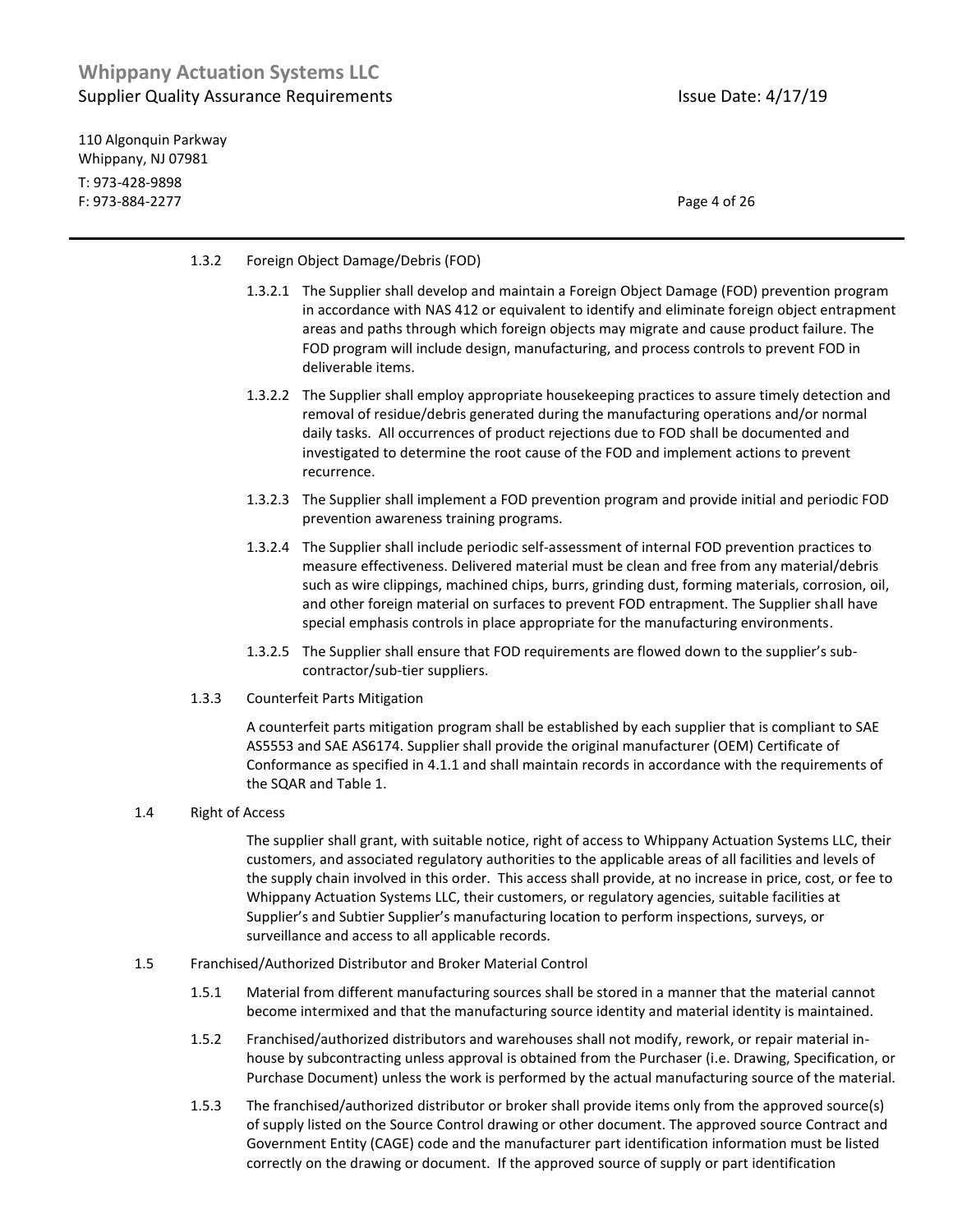| 110 Algonguin Parkway |              |
|-----------------------|--------------|
| Whippany, NJ 07981    |              |
| T: 973-428-9898       |              |
| F: 973-884-2277       | Page 5 of 26 |

information is not listed, the Distributor shall contact Procurement or the Quality Representative to request a change to the Whippany Actuation Systems LLC drawing or document. 1.5.4 Brokers shall meet the same requirements as Franchised/Authorized Distributors for traceability as listed in the 'Control of Records' section including paragraphs within that section labeled 'NOTE' and Table 1. 1.5.5 The Broker must certify that the parts are new, unused, and have not been previously programmed, altered, refurbished, repaired, or used by any customer. The original manufacturers' (OEM) Certificate of Conformance (C of C) and any intermediary C of C's must be shipped along with the Broker's C of C for each lot and date code shipped to Whippany Actuation Systems LLC. 1.5.6 If traceability cannot be met, Whippany Actuation Systems LLC must be notified. In such a case, Whippany Actuation Systems LLC reserves the right to cancel the order, request or perform additional testing, or develop a plan for acceptance as a condition of sale without additional cost or penalty to Whippany Actuation Systems LLC. 1.5.7 Marking Permanency Test - The broker shall perform a marking solvency test using acetone. The test will be performed on one component from each date or lot code using IDEA-STD-1010-A or similar method as a guide. Any component where the OEM's marking can be removed using this method is grounds for rejection of the entire lot. 1.5.8 Orders placed through brokers may be subject to additional functional and/or physical validation when the order is received. Whippany Actuation Systems LLC reserves the right to reject the lot(s) for any indication of a functional and/or physical deviation from the manufacturer's specification. 1.5.9 Acceptance of this order by the broker constitutes an agreement that the broker will reimburse Whippany Actuation Systems LLC for the total price of the purchase agreement if the parts are found, through inspection and test methods used by Whippany Actuation Systems LLC and/or Whippany Actuation Systems LLC authorized test facilities, to be non-conforming. Parts found to be counterfeit or otherwise illegal will not be returned to the broker but will be offered to local law enforcement or appropriate bodies for report and destruction. 1.5.10 Additional requirements may be imposed upon non-franchised distributors (brokers) via the purchase order. 1.6 Organizational Change Notification 1.6.1 Suppliers are required to notify Whippany Actuation Systems LLC in writing when there are significant facility or organizational changes to key personnel, company name/location, or certification/registration/accreditation status. **2.0 Control of Purchases** 2.1 General Requirements of Whippany Actuation Systems LLC Purchase Orders

- 2.1.1 The supplier shall review all PO requirements, including the Quality Assurance Clauses in the Addendum, and resolve any issues prior to accepting the order. As part of the review, the supplier shall assess its capability, capacity, and resources to meet all Whippany Actuation Systems LLC requirements. If any of the technical or contractual requirements cannot be satisfied, the PO shall be rejected with the reasons for rejection, and communicated to the buyer.
- 2.1.2 The supplier shall not make any changes to supplier control design, parts, material, fabrication methods, or processes for items specified under the purchase order without sending written notification to Whippany Actuation Systems LLC prior to implementation. All proposed changes that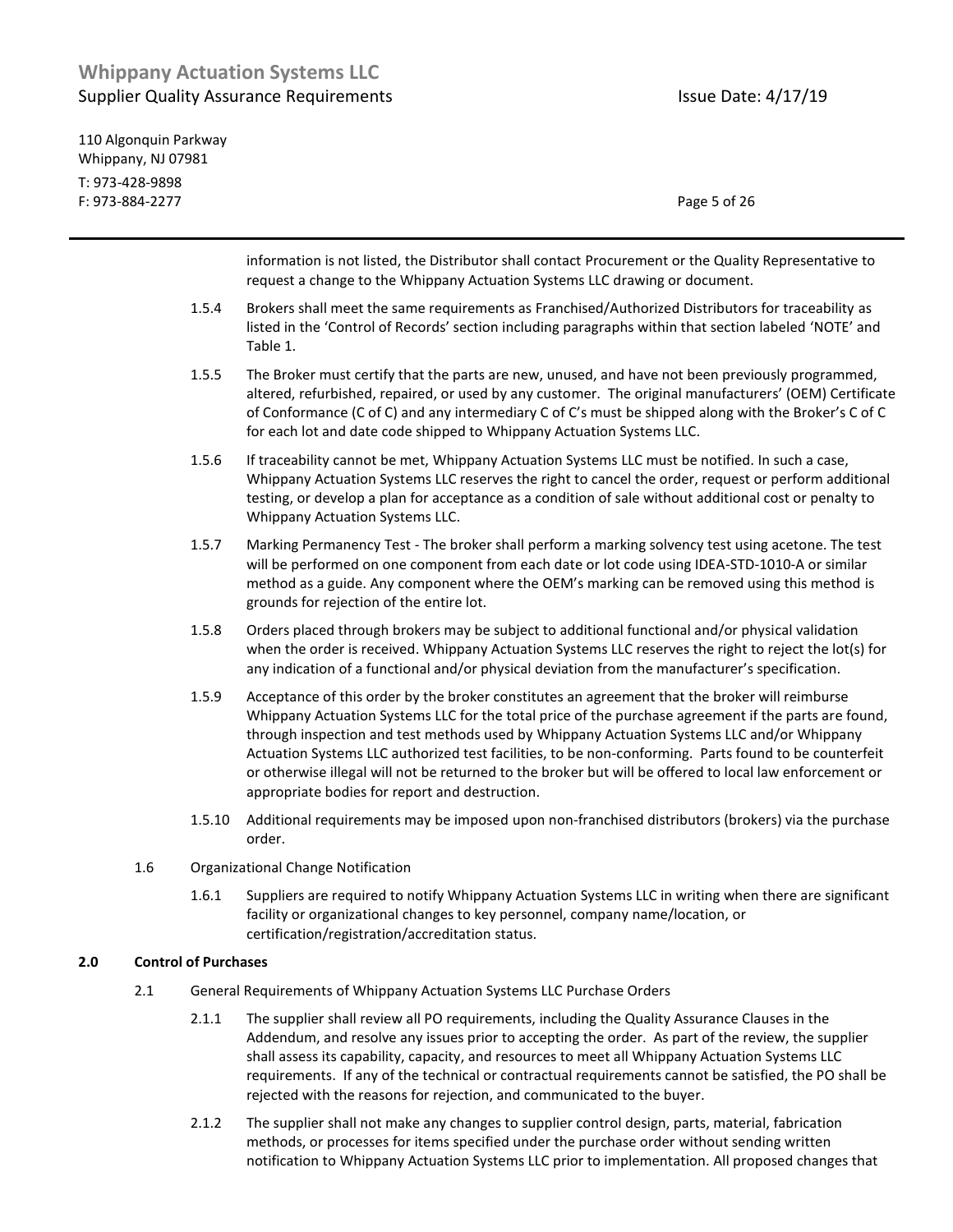110 Algonquin Parkway Whippany, NJ 07981 T: 973-428-9898 F: 973-884-2277 Page 6 of 26

could potentially affect form, fit, function, interchangeability, or reliability of hardware (Class 1) require written approval by Whippany Actuation Systems LLC. All proposed changes that do not affect form, fit, function, interchangeability, or reliability of hardware (Class 2) require written notification to Whippany Actuation Systems LLC for concurrence that there is no effect on end-item specifications.

- 2.1.3 The Supplier will manufacture parts to the drawing revision stated on the purchase order. The supplier shall follow Changes in Design (CID) or Engineering Change Notice (ECN) as flowed down on the purchase order.
- 2.1.4 The PO item revision may include a dash number (e.g., 1-2, 2-2, A-3, B-4). Except for castings, the first alphanumeric character is the part revision, and the dash number is Whippany Actuation Systems LLC internal router revision; the latter shall be excluded from the shipping document. For a casting, the dash number is a component of the part revision and should be included on the shipping document. As a general guideline, the part revision is the same as the drawing revision shown in the upper right corner of most drawings. On tabulated drawings, a part revision is usually shown for each part number.
- 2.1.5 In the event of conflict between technical/contractual documentation, the order of precedence shall be:
	- 1st Purchase Order or Contractual Agreement
	- 2nd Customer's drawing
	- 3rd Specifications referenced on the drawing
	- 4th SQAR
	- 5th All other documents/specifications referenced in this document
- 2.1.6 Verbal agreements or instructions shall, under no circumstances, be construed as approval or authorization to proceed.
- 2.1.7 The supplier shall not ship product until it has a signed copy of the Whippany Actuation Systems LLC purchase order.
- 2.1.8 The supplier shall only use sub-tier suppliers who are listed on their Approved Supplier List when outsourcing work and is responsible to flow-down Whippany Actuation Systems LLC requirements that affect the processing performed by a sub-tier supplier and communicate any subsequent changes as necessary. This includes ensuring that sub-tier suppliers have the latest revision of the necessary drawings and specifications, including the Whippany Actuation Systems LLC SQAR.
- 2.1.9 The supplier shall ensure that all personnel who perform work on Whippany Actuation Systems LLC product:
	- are appropriately trained and competent to perform all assigned tasks
	- are aware of their contribution to product or service conformity and product safety
	- are aware of the importance of ethical behavior
- 2.1.10 Distributors and warehouses shall not modify, rework, or repair material in-house or by subcontracting unless approval is obtained from Procurement or the rework is performed by the actual manufacturing source of the material.
- 2.2 Communication of Technical Data
	- 2.2.1 Whippany Actuation Systems LLC Engineering Specifications (S-Spec) and Manufacturing Engineering Procedures (MEPs) are requirements when referenced on drawings or in the SQAR.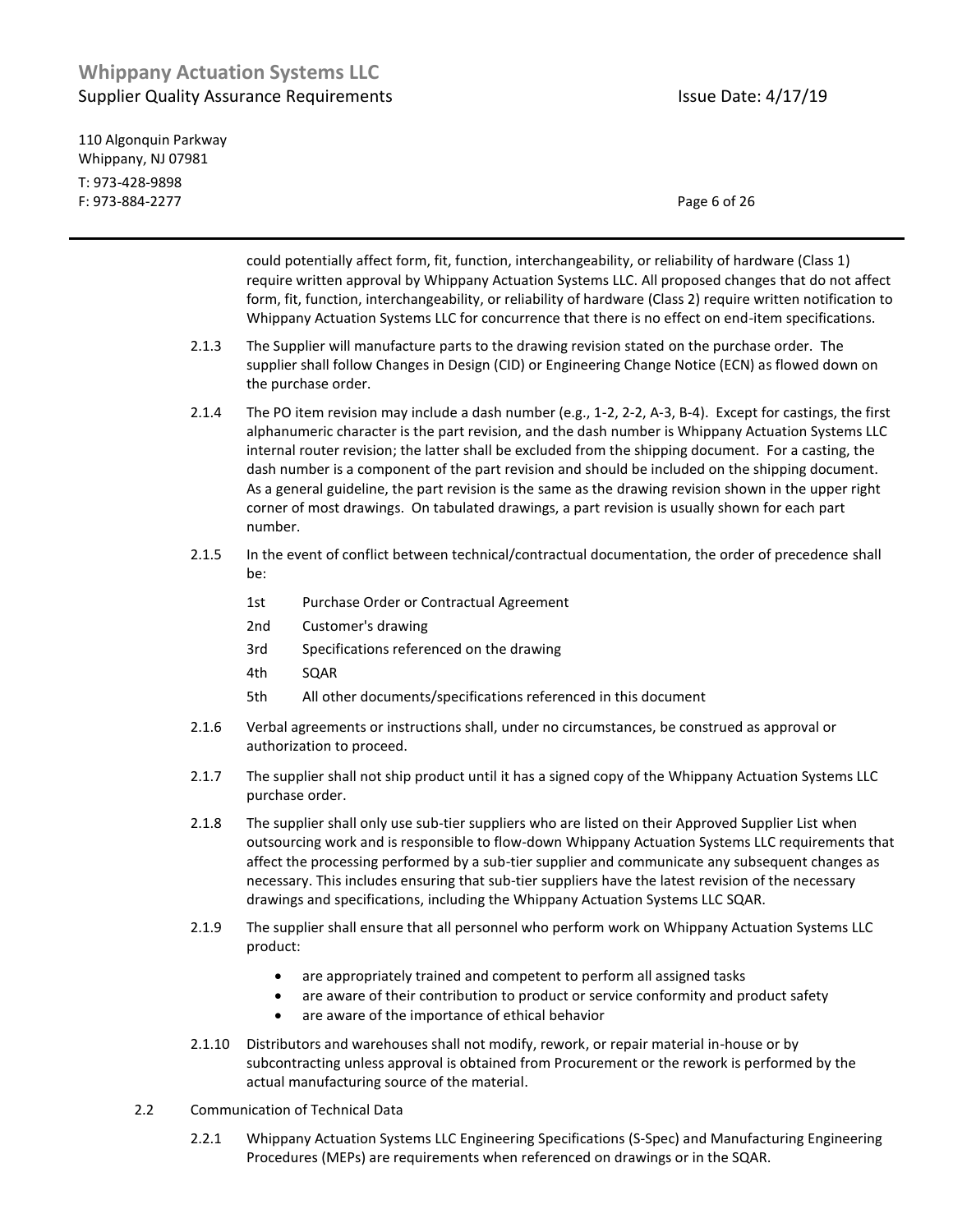110 Algonquin Parkway Whippany, NJ 07981 T: 973-428-9898 F: 973-884-2277 Page 7 of 26

- 2.2.2 Copies of drawings including 'Build-to-Print' (BTP) constituent subassemblies and detail parts, S-Specs and MEPs will be provided by Procurement. Revisions of S Specs, MEPs and Whippany Actuation Systems LLC drawings called out in the PO package should be verified through your buyer prior to commencing work.
- 2.3 Government Purchase Orders
	- 2.3.1 The POs will call out a government sales order number, priority rating, and contract number, which must be flowed down to all subcontractors. For multiple orders or multi-year purchases, the PO will call out the DPAS Rating. See Table 2 for current programs to which government requirements apply and their respective PO number prefixes.
	- 2.3.2 POs prefixed with "GS" are for direct government spares. For these orders, all suppliers shall include all certifications with the product.
- 2.4 European Aviation Safety Agency (EASA) Orders
	- 2.4.1 EASA requirements apply to all purchase orders as indicated in Table 2 of this document.
	- 2.4.2 See the SQAR sections for Non-Conforming Material, Corrective Action (3.7), and Control of Records (4.3) for other EASA requirements that apply to these orders.
- 2.5 Authority Approval Requirements

2.5.1 Whippany Actuation Systems LLC will specify on the PO when specific Authority approvals, such as an FAA 8130-3 Airworthiness Approval Tag or EASA Form 1 Authorized Release Certificate, are required with the product.

NOTE: Any supplier that subcontracts any portion of manufacturing or special processing shall flow down all of the requirements stated on the Whippany Actuation Systems LLC purchase order including but not limited to: drawings, S-Specs, MEPs, and the Whippany Actuation Systems LLC SQAR. The supplier shall also review the purchase order for accuracy prior to the release to a sub-tier supplier.

#### **3.0 Requirements for Manufacturing Product**

- 3.1 Product Specific Requirements
	- 3.1.1 Requirements for Ball Bearings and Roller Bearings
		- 3.1.1.1 The supplier may provide a bearing with a higher ABEC rating when an ABEC rating is specified on a drawing. When a drawing specifies both tolerance limits and an ABEC rating, the tolerance limits take precedence over the ABEC rating, which becomes a reference callout only.
		- 3.1.1.2 All components, parts, etc., shall be new, unused material**.**
		- 3.1.1.3 Bearings shall have at least 50% of shelf life left from date of shipment. Each container must specify lubrication date.
		- 3.1.1.4 When re-lubrication is required, suppliers shall include a lube certification with shipments. Lube certs can be a separate document or part of the C of C, but shall include the following information: (1) date the lubricant was introduced to the bearing, (2) lubricant type, and (3) percentage of fill.
		- 3.1.1.5 Bearing suppliers shall identify country of origin on the cert. Bearings shall not be identified as US-made unless they are entirely manufactured in the US, including the fabrication of its components.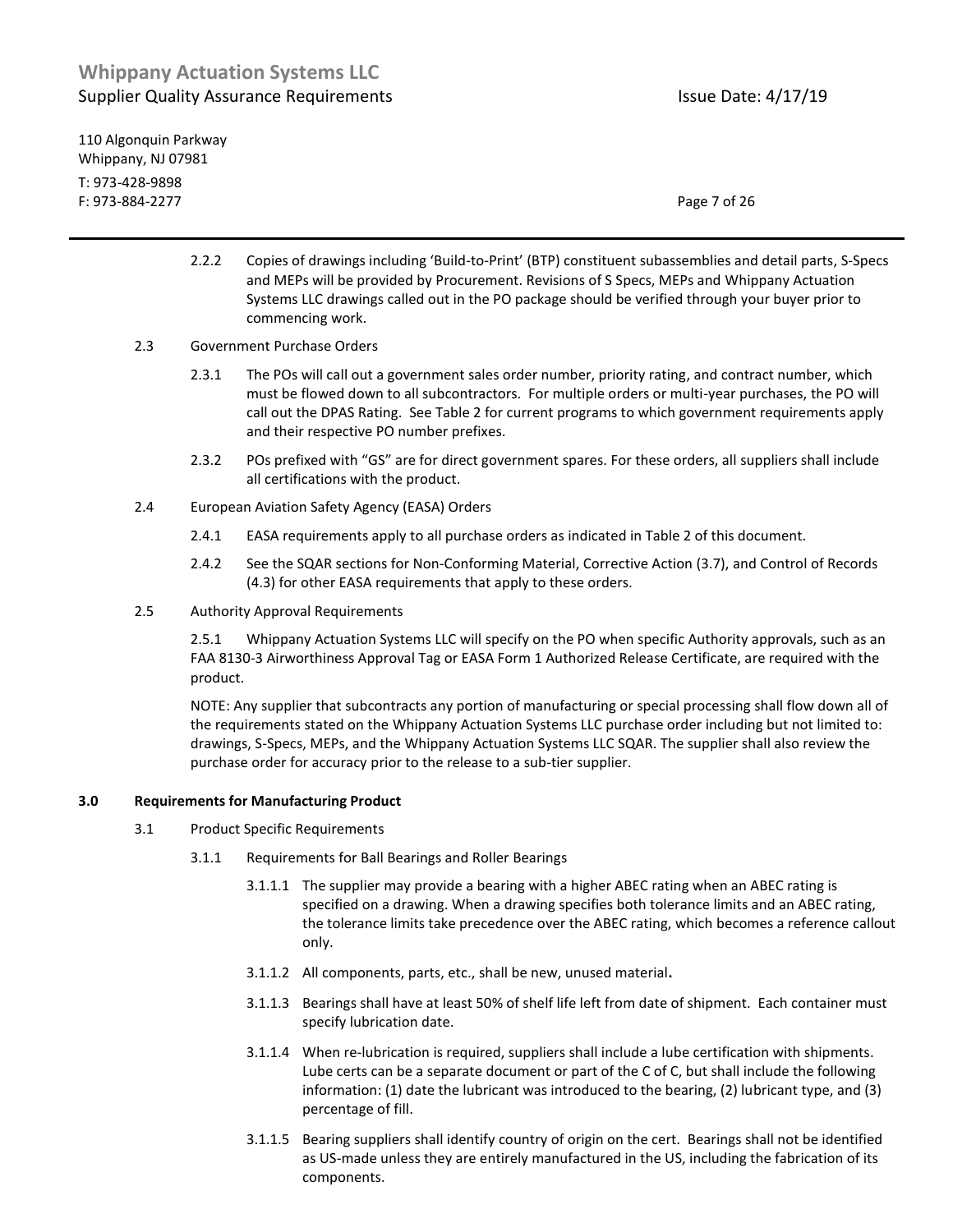110 Algonquin Parkway Whippany, NJ 07981 T: 973-428-9898 F: 973-884-2277 Page 8 of 26

- 3.1.1.6 Distributors and Brokers shall provide a Certificate of Conformance (C of C) with each shipment as a precondition of invoice payment. The distributor C of C shall meet the requirements of section 4.2 and shall be signed by the Quality Manager/Director.
- 3.1.1.7 Product controlled by serial number or lot code shall be identified as such on the physical product and the documentation.
- 3.1.2 Requirements for Castings and Components made from Castings
	- 3.1.2.1 The purchase order shall indicate customer supplied material if Whippany Actuation Systems LLC provides the casting material to manufacture the product.
	- 3.1.2.2 When a composite drawing (casting & machining) is provided, the casting ("C") drawing shall have the same revision as the composite drawing and shall be provided to the supplier.
	- 3.1.2.3 Casting Layout: the supplier shall supply with the shipment either a CMM report acknowledging all blueprint characteristics or a "blued and scribed" representative piece when any of the following events occur:
		- A drawing revision affects the casting or machining dimensions
		- The casting is produced by a supplier for the first time
		- The pattern is repaired or replaced
	- 3.1.2.4 Weld repair of castings is not permitted for any reason unless allowed in the specification for a particular Whippany Actuation Systems LLC part number.
- 3.1.3 Limited Shelf-Life Materials
	- 3.1.3.1 Items with limited shelf life shall be marked on the item, package, or container with the manufactured date, storage temperature, special handling requirements, and expiration date of the items. When items are fabricated of rubber, the cure date of the rubber is to be shown in lieu of the date of manufacture. All identification markings shall be applied in accordance with applicable specifications.
	- 3.1.3.2 Materials with shelf life requirements must have at least 75% of shelf life remaining from date of shipment, or as otherwise specified on the purchase order. Purchase orders for Aviall denoted by the prefix "AV" must have at least 85% of shelf life remaining from date of shipment per customer requirements.
	- 3.1.3.3 Distributors may allow re-certification of shelf life expiration date by: (1) OEM approved relubrication service provider or (2) obtaining new certification from OEM.
	- 3.1.3.4 Gaskets, seals, and O-rings shall have at least 50% shelf life left from the date of shipment. Each item shall be individually packaged to prevent damage, contamination, and tangling, and the packaging shall show the manufacturer's part number and either the expiration or cure date. The supplier shall also abide by any packaging or marking requirements called out on the drawing.
- 3.1.4 Wire

Each spool of wire must be marked as follows:

- Lead Wire: Mil-Spec number, Whippany Actuation Systems LLC part number, and description
- Magnet Wire: Mil-Spec number, description, and net weight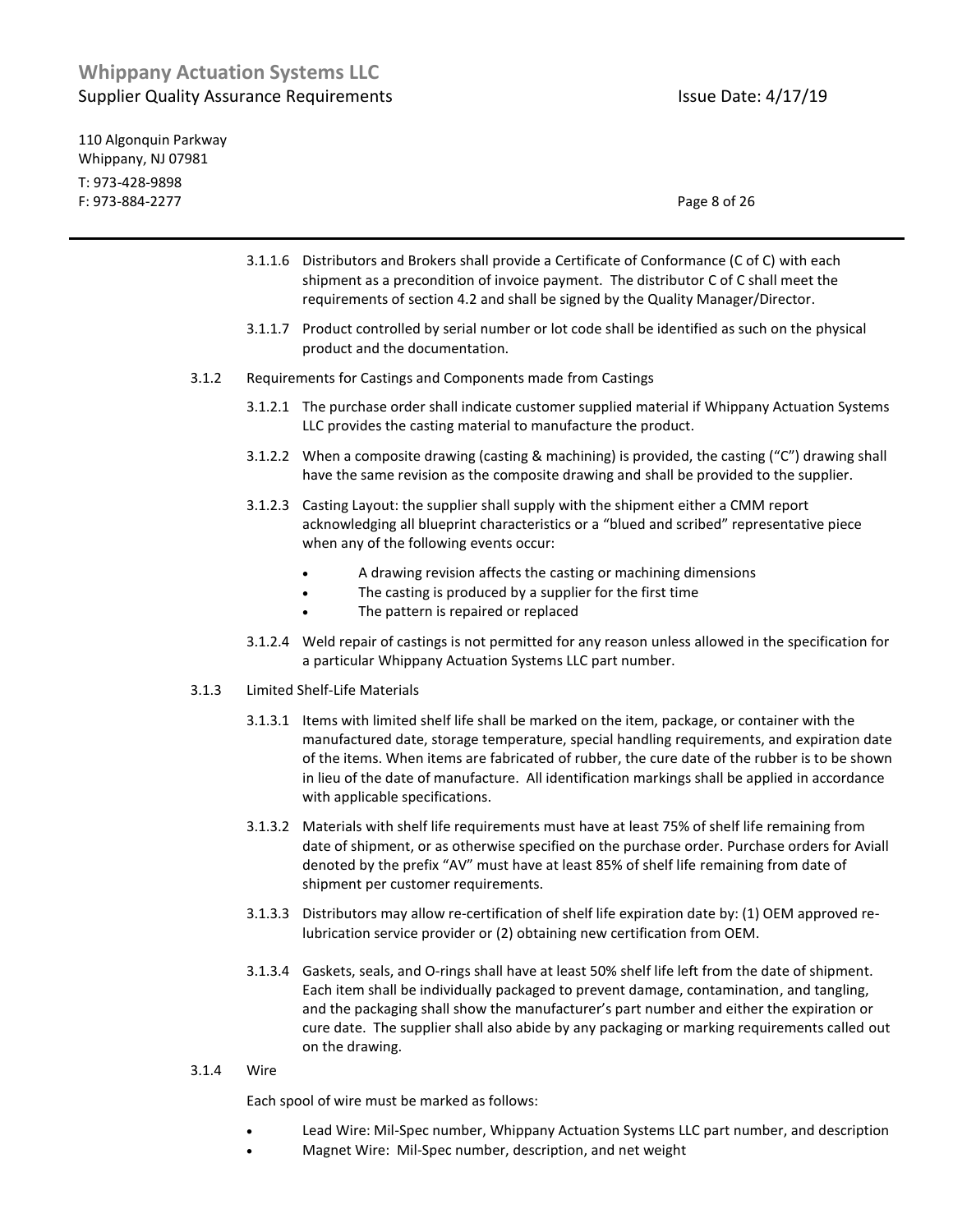110 Algonquin Parkway Whippany, NJ 07981 T: 973-428-9898 F: 973-884-2277 Page 9 of 26

#### 3.1.5 Printed Circuit Boards

PCBs shall be fabricated in accordance with IPC-6011, 6012, and/or 6013 and the drawing. The manufactured board, testing, and test samples shall meet the requirements of IPC-A-600, Class 2 or 3, as appropriate.

#### 3.1.6 Requirements of Solder

- 3.1.6.1 Soldering and solder processes shall be in accordance with J-STD-001 Class 3 unless otherwise specified on the drawing or purchase order. Workmanship for soldered electrical / electronic assemblies shall be in accordance with the latest revision of IPC-A-610, Class 3, Acceptability of Electronic Assemblies.
- 3.1.6.2 Components not available with lead (Pb) in the finish shall not be utilized or delivered unless processed in accordance with Whippany Actuation Systems LLC written instructions.
- 3.1.6.3 Lead free solders are not authorized unless otherwise specified on the purchase order.
- 3.1.6.4 Solder shall be Sn63Pb37 or Sn60Pb40 in accordance with J-STD-006. Flux, Solder Paste, and Solder with or without Flux Cores shall conform to activity levels L0 and L1 for Rosin (RO) and Resin (RE) in accordance with J-STD-004, J-STD-005, and J-STD-006, as applicable.
- 3.1.6.5 Workmanship for cables and wire harnesses shall be in accordance with the latest revision of IPC/WHMA-A-620, Class 3, Requirements for Cable and Wire Harness Assemblies.
- 3.1.6.6 PCB Repairs to internal or external circuitry is not authorized without written approval of Whippany Actuation Systems LLC and/or the customer, as required.
- 3.1.6.7 Pure tin shall not be used as a base metal or as a plating material on solderable component leads unless written approval is received from Whippany Actuation Systems LLC and/or customer as applicable for all electrical or electronic components.
- 3.1.6.8 Solderability shall meet the requirements of J-STD-002 or component solderability requirements of the specification for which they are procured for all electrical or electronic components.

#### 3.2 Material Substitutions

3.2.1 Whippany Actuation Systems LLC S106 specification, "Preferred Material Standard," allows material substitutions without a waiver and is referenced in S134, "Standard Machining Practice." These substitutions are allowed only when the drawing references S134.

#### 3.3 Special Processes

- 3.3.1 Suppliers shall only use Nadcap accredited Special Processors provided the Special Processor maintains a current Nadcap accreditation for the special processes performed on Whippany Actuation Systems LLC product and is listed on the supplier's Approved Special Processor List (ASPL).
- 3.3.2 Suppliers are required to request a waiver to use a non-Nadcap accredited Special Processor. This request must be in writing and must be accompanied by objective evidence of oversight/audit of the non-Nadcap accredited Special Processor to ensure that the special processes performed are equivalent to industry standards.
- 3.3.3 Whippany Actuation Systems LLC Customers' Approved Special Processor List shall be used when flowed down on the purchase order.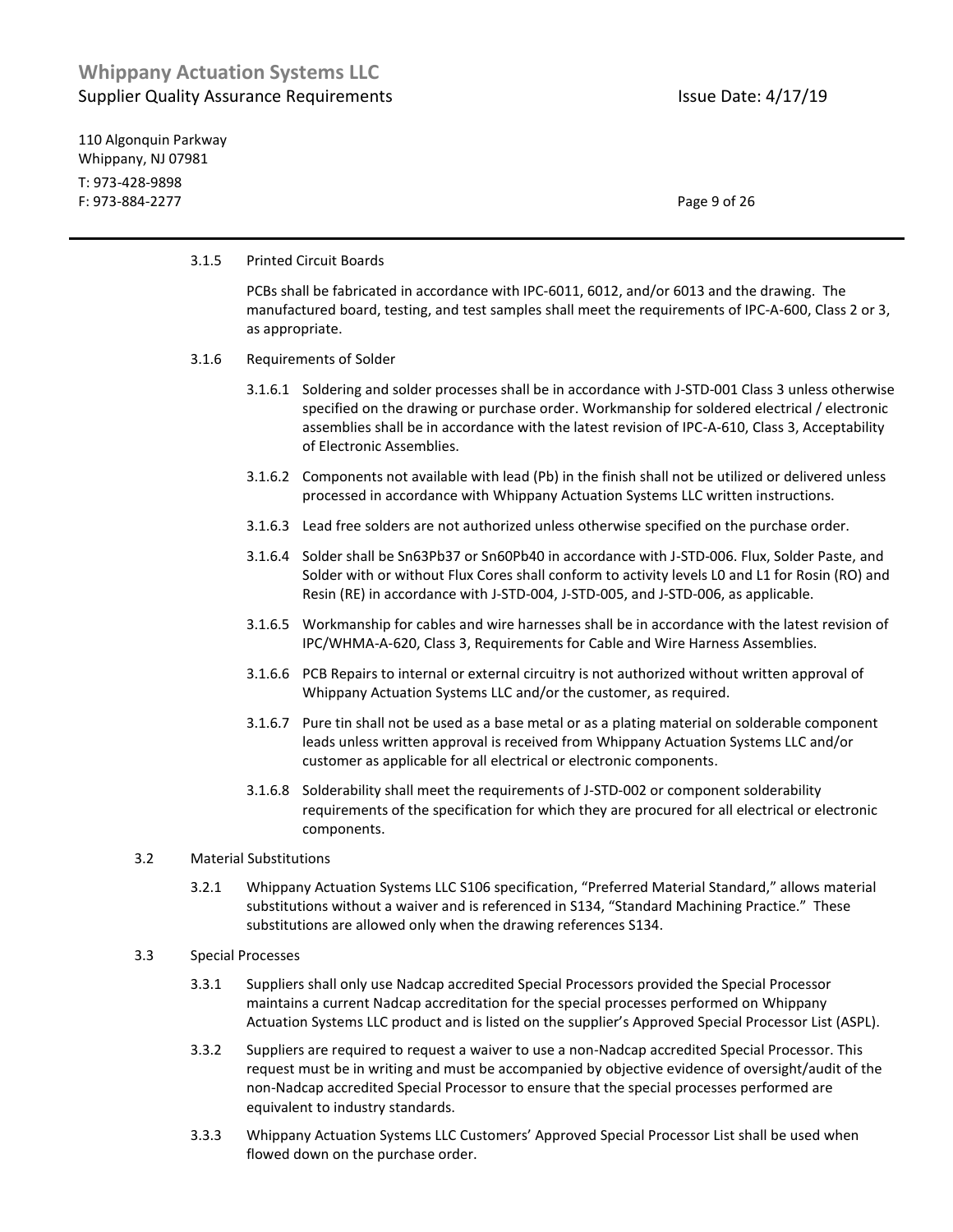110 Algonquin Parkway Whippany, NJ 07981 T: 973-428-9898 F: 973-884-2277 Page 10 of 26

3.3.4 Northrop Grumman (NG) Build-to-Print Programs: When the NG drawing cites a process specification that also appears on the NG ASPL, the supplier shall ensure its processing source is listed on the NG ASPL for that process specification.

The NG ASPL can be accessed at: [http://www.northropgrumman.com/suppliers/Pages/Tools.aspx.](http://www.northropgrumman.com/suppliers/Pages/Tools.aspx) 

The process spec revision in effect at the time of PO release shall apply. This requirement applies to POs prefixed "FS" and "GH".

3.3.5 Exceptions

The following types of products do not require use of Nadcap certified Special Processors or Special Processors listed on Whippany Actuation Systems LCC Customers' Approved Special Processor Lists:

- Standard catalogue or 'Commercial-Off-the Shelf' (COTS) items
- Items purchased to AN, MS, or NAS specifications
- Nameplates
- Bearings
- Proprietary items built to Whippany Actuation Systems LLC Source Control drawing except where the Source Control drawing calls out a special process
- 3.3.6 Black Oxide: Parts requiring black oxide that are hardened shall be subjected to hydrogen embrittlement relief.
	- Black oxide shall be performed per drawing requirement for all government spares "GS" orders
	- TD79 shall be followed for non-government orders where black oxide is specified on the drawing

#### 3.4 Part Marking

- 3.4.1 Applicable part marking requirements are based on criteria in MIL-STD-130
- 3.4.2 All material shall be identified either by bag and tag (smaller parts) or by individual permanent ink stamping (larger parts).
- 3.4.3 The marking shall include part number, part revision, and supplier identification.
- 3.4.4 Suppliers shall also assign a lot number to each shipment and include it on the Certificate of Conformance (C of C) and the part marking. The lot number shall provide traceability to the supplier's and/or its subcontractor's quality records for the shipped parts.
- 3.4.5 Electronic and Printed Circuit Board (PCB) Assemblies: Unless otherwise specified on the drawing, PCBs shall be serialized per MEP 154, "Assignment of Serial Numbers to Printed Wiring Board Assemblies and Electronic Module Assemblies".
- 3.5 Inspection
	- 3.5.1 Supplier inspection plans shall document sample size, methods of inspection, and inspected attribute descriptions. Sampling plans shall be in accordance with ANSI/ASQC- Z1.4 (corresponds to MIL-STD-105), but shall functionally test and final inspect 100% of serialized assemblies.
	- 3.5.2 Performance Sensitive Parameter: The supplier shall perform 100% inspection and record actual values for characteristics noted on the engineering drawing as 'Performance Sensitive Parameters'.
	- 3.5.3 Key Characteristic (KC): The identification of and requirements for a KC will be specified on the PO.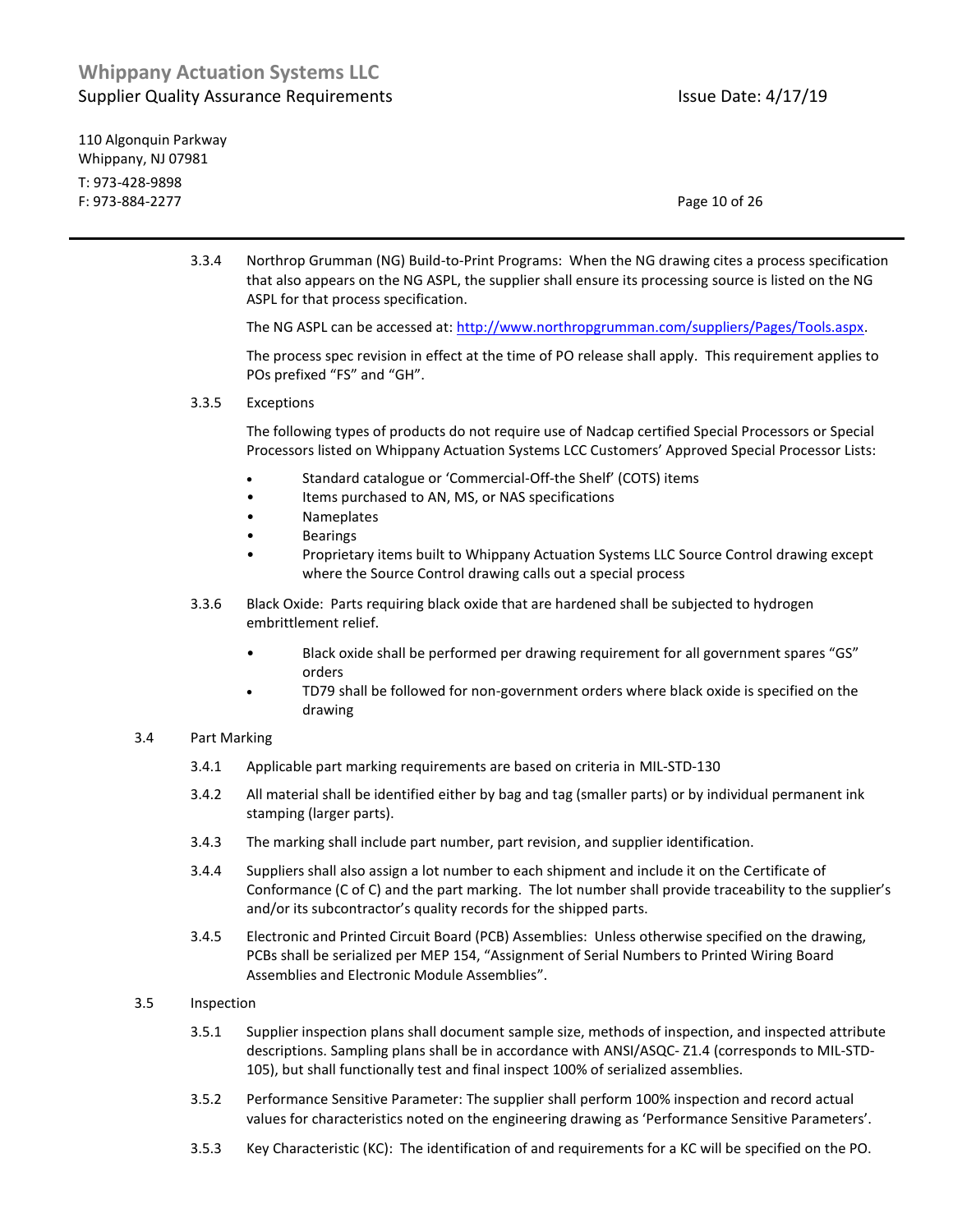110 Algonquin Parkway Whippany, NJ 07981 T: 973-428-9898 F: 973-884-2277 Page 11 of 26

- 3.5.4 Engineering drawings and associated technical data will clearly identify any Critical Safety Item (CSI) item(s), as well as identify the critical characteristics, critical processes, inspections, and other Quality Assurance requirements.
- 3.5.5 Suppliers and their sub-tier(s) that perform work on Critical Safety Item (CSI) items shall comply with the current revision of QE-STD-1 pertaining to manufacturing planning, audits, critical characteristics, records, certification of personnel, tolerance of measuring and test equipment, and serialization. Whippany Actuation Systems LLC and/or the U.S. Army Aviation & Missile Command (AMCOM) reserve the right to perform on-site audits of the supplier and applicable sub-tier(s) prior to issuance of a PO, and periodically thereafter, to verify their compliance with the drawings, manufacturing planning, and QE-STD-1.

#### 3.6 First Article Inspection (FAI)

- 3.6.1 First Article Inspection must be performed in accordance with the current revision of AS9102. All suppliers shall ship the FAI piece and legible FAI documentation as specified on the PO or when required per the current revision of AS9102. Suppliers are ultimately responsible for correctly determining when First Article Inspection is required.
- 3.6.2 The primary purpose of FAI is to validate that product realization processes are capable of producing parts and assemblies that meet engineering and design requirements.
- 3.6.3 FAI documentation shall be considered a quality record. Suppliers shall retain the appropriate FAI documentation per section 4.3.
- 3.6.4 Whippany Actuation Systems LLC reserves the right to return product to a supplier in the event the FAI is not received in accordance with section 3.6.1 above. Whippany Actuation Systems LLC also reserves the right to return product if: (a) the FAI is rejected or, (b) the supplier fails to correct the documentation within two business days of notification.
- 3.6.5 A lapse in production for two years or more shall require an update for characteristics that may be impacted by this inactivity. This lapse is from the completion of the last production operation to the actual restart of production. In the event that the product is from a previous production run, the vendor shall review the previous FAI and provide a new FAI Form 1 that lists the current review date.
- 3.6.6 The supplier shall perform a full FAI report for Lockheed Martin program (PO prefix "HM") products in which a one-year lapse in production has occurred.
- 3.6.7 An FAI is required for assemblies, sub-assemblies, and detail parts including castings, forgings, and modifications to standard catalogue or 'Commercial-Off-the Shelf' (COTS) items.
- 3.6.8 An FAI is not required for deliverable software or 'Commercial-Off-the-Shelf' (COTS) products (e.g., standard fasteners, shims, bearings, electronic piece parts, paints, adhesives).
- 3.6.9 A copy of test coupons/micro-sections, solderability samples, micro-section lab reports, electrical test and inspection reports, and objective evidence of all activities conducted during product realization shall accompany the FAI report.
- 3.6.10 Whippany Actuation Systems LLC will not accept an FAI with design characteristic non-conformances.
- 3.6.11 Open data fields in the top header of the FAI Forms 1, 2 and 3 are not permitted. The supplier shall mark these unused fields as "N/A."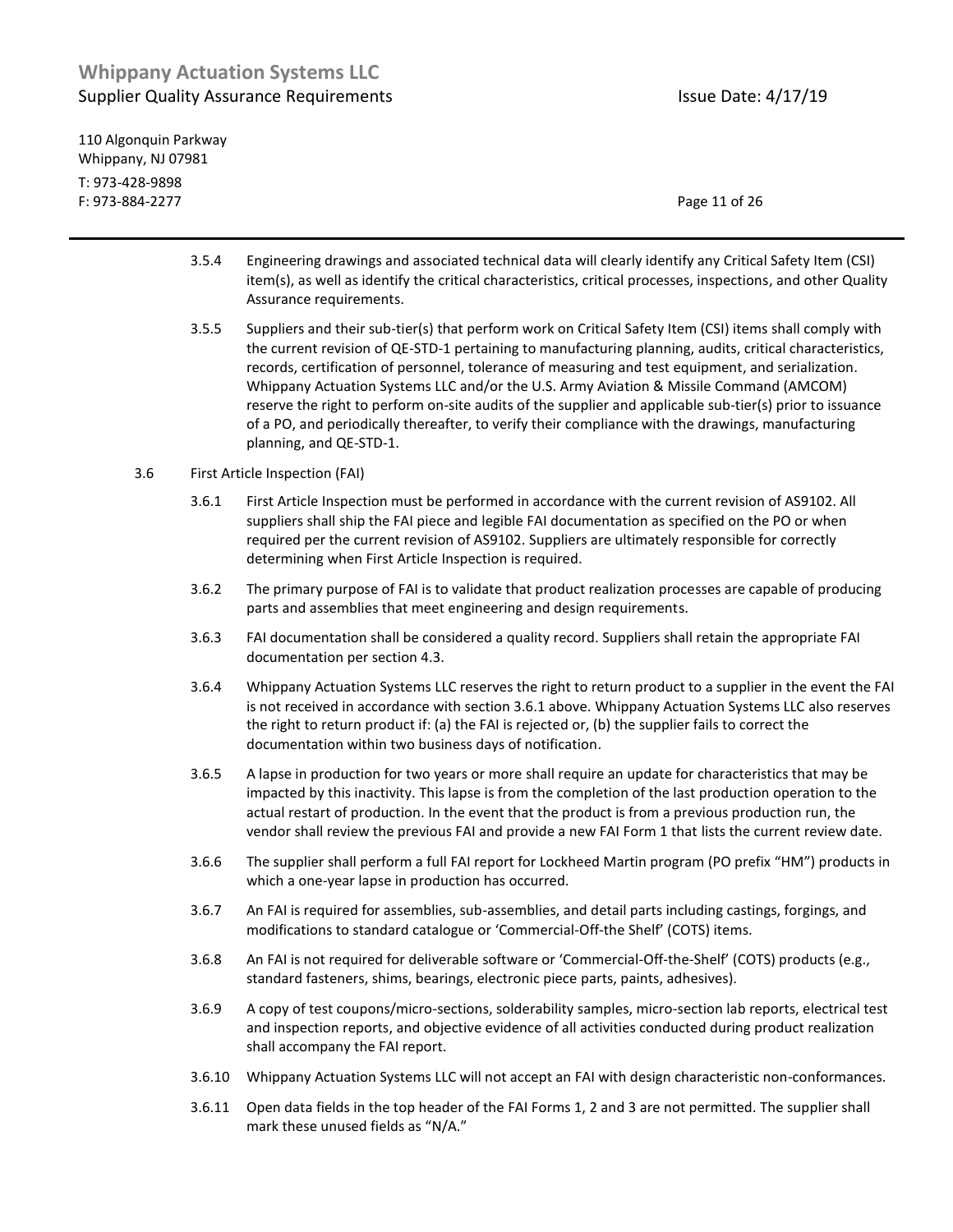110 Algonquin Parkway Whippany, NJ 07981 T: 973-428-9898 F: 973-884-2277 Page 12 of 26

#### 3.6.12 Form 1

- 3.6.12.1 The following optional and conditionally required fields on the AS9102 Form 1 are considered mandatory for Whippany Actuation Systems LLC: 3, 5, 6, 7, 11, 12, 15, 16, 17 (if applicable), 21, and 22.
- 3.6.12.2 (2, 16) Part Name: must be listed as it appears on the drawing.
- 3.6.13 Form 2
	- 3.6.13.1 The following optional and conditionally required fields on the AS9102 Form 2 are considered mandatory for Whippany Actuation Systems LLC: 3 (if applicable), 5, 6, 8, 9, 10, 11, and 12.
	- 3.6.13.2 (2) Part Name: must be listed as it appears on the drawing.
- 3.6.14 Form 3
	- 3.6.14.1 The following optional and conditionally required fields on the AS9102 Form 3 are considered mandatory for Whippany Actuation Systems LLC: 3 (if applicable), 6, 7, 11, 14a, and 14b.
	- 3.6.14.2 100% of all product characteristics, including reference characteristics must be included and annotated accordingly.
	- 3.6.14.3 (2) Part Name: must be listed as it appears on the drawing.
	- 3.6.14.4 (7) Characteristic Designator: must be listed as either "minor," "major," or "critical."
	- 3.6.14.5 (8) Requirement: notes and requirements must be recorded verbatim as they appear on the drawing.
	- 3.6.14.6 (9) Results: "accepts" or "conforms" are acceptable statements of conformance.
	- 3.6.14.7 (14a) Additional Data/Comments: list tool name and tool ID, test equipment and test equipment ID, or applicable specification number.
	- 3.6.14.8 (14) Additional Data/Comments: "informational" must be listed when informational characteristics are referenced.
- 3.6.15 Electronic versions of AS9102 Forms 1, 2, and 3 can be found on the Whippany Actuation Systems LLC website at [www.whipactsys.com.](http://www.whipactsys.com/)
- 3.7 Digital Product Definition (DPD) and Model Based Definition (MBD)
	- 3.7.1 There are three formats that are considered Digital Product Definition (DPD)
		- A 3D CAD model and fully dimensioned 2D drawing sheets
		- A 3D CAD model and simplified or reduced content drawing sheets, usually described as Reduced Dimension Drawing (RDD) or Simplified Drawing (SD)
		- A 3D CAD model and engineering requirements displayed as text within the 3D viewing area of the model, as well as the remaining engineering requirements in 2D form (notes, list, parts list, etc.), and usually described as Model Based Definition (MBD)

Examples of DPD data include IGES/STEP files, electronic 2D drawings and parts lists, and CAD files.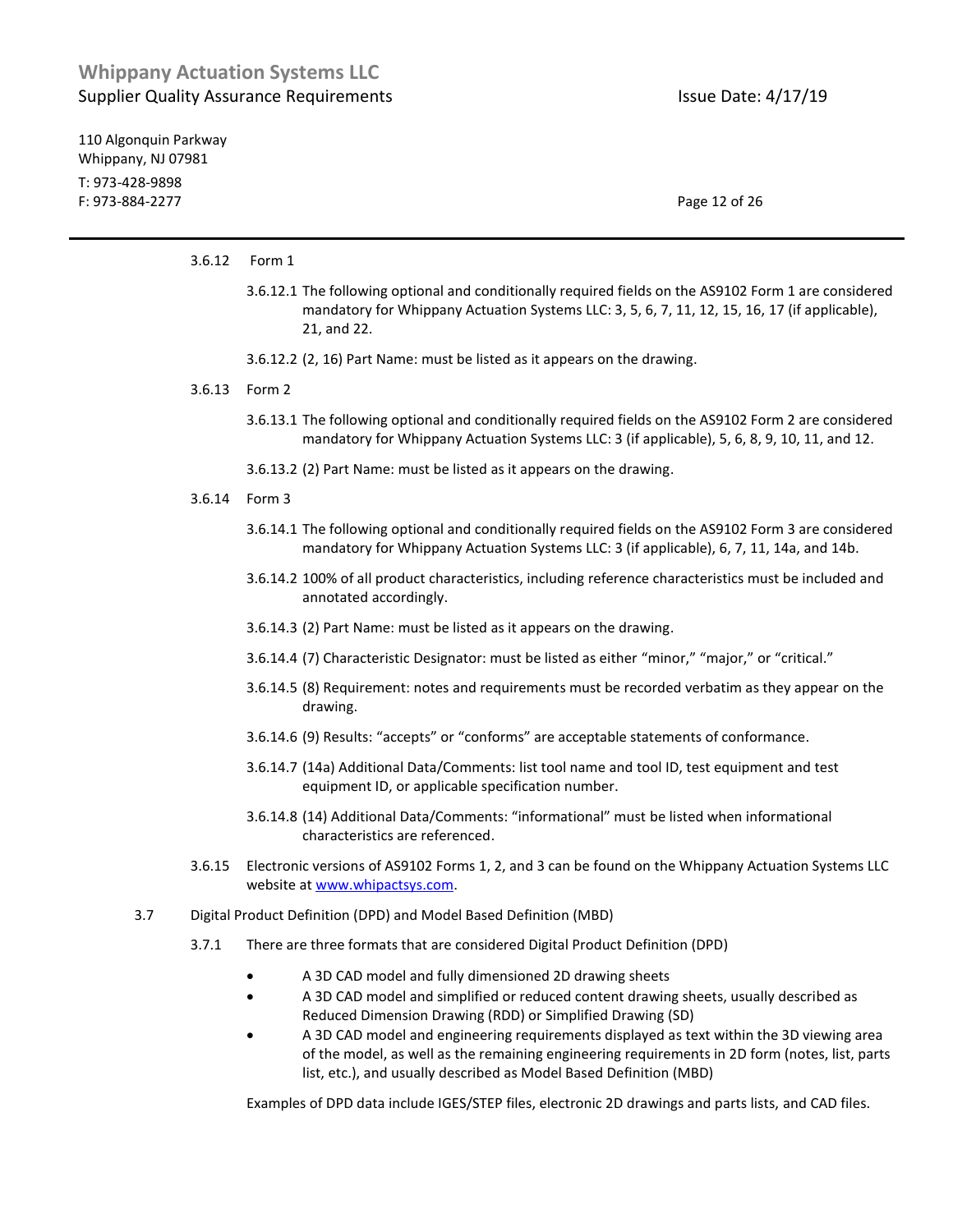110 Algonquin Parkway Whippany, NJ 07981 T: 973-428-9898 F: 973-884-2277 Page 13 of 26

#### 3.7.2 First Article Inspection

| When a Whippany drawing has certain requirements defined in a model file, instead of upon the face  |
|-----------------------------------------------------------------------------------------------------|
| of the drawing, the resulting FAI must also address the compliance to the model file dimensions, as |
| required by AS9102.                                                                                 |

3.7.3 Evaluation of a Supplier Reduced Dimension or Model Based Definition First Article Inspection:

3.7.3.1 For all dimensions, whether checked with a CMM or manually inspected, the Supplier shall provide an AS9102 submittal with all dimensions that are specifically called out on the 2D drawing or in the model listed in Form 3 (e.g. GD&T, hard call out dimensions, drive to points, etc.).

3.7.3.2 For all other measurements, whether checked with a CMM or manually inspected, taken from the model but not specifically called out as in 3.7.3.1 above, include a bubbled drawing of dimensions taken from the model or bubbled screen shot showing where the points were taken. There must be correlation between the bubbled features and the FAI report.

3.7.3.3 The FAI report shall identify all radii, diameters and dimensions to all part surfaces.

3.7.3.4 The FAI report shall identify the tolerance for each feature point and the amount of deviation from the nominal. The report must clearly indicate any out of tolerance conditions.

3.7.3.5 CMM reports shall be traceable to the specific part and retained by the Supplier. CMM reports shall be given a naming convention that can be identified on the AS9102 form 3. Copies of CMM reports shall accompany the FAI.

3.7.3.6 Documents must reference the model file name/drawing and revision level.

- 3.8 Non-Conforming Material and Corrective Action
	- 3.8.1 Non-conforming material must be identified, documented, segregated, evaluated, and dispositioned to prevent its unintended release or use.
	- 3.8.2 Preliminary Material Review Authority

Unless otherwise specified, the supplier's authority for disposition of non-conformances is limited to rework, return-to-supplier, and scrap, as follows:

- 3.8.2.1 Rework: restore product back to drawing or spec compliance
- 3.8.2.2 Return-to-Supplier: return discrepant subcontractor product for subsequent rework or replacement
- 3.8.2.3 Scrap: permanent removal and destruction of product found to be unfit for use. Scrap product shall be physically mutilated such that it is unusable for its originally intended use and cannot be reworked to provide the appearance of being serviceable.
- 3.8.3 Material Review Authority
	- 3.8.3.1 No supplier has material review authority. Any deviation from a technical or contractual requirement shall be submitted for approval prior to shipment to Whippany Actuation Systems LLC on an SRMR form as described in paragraph 3.8.4.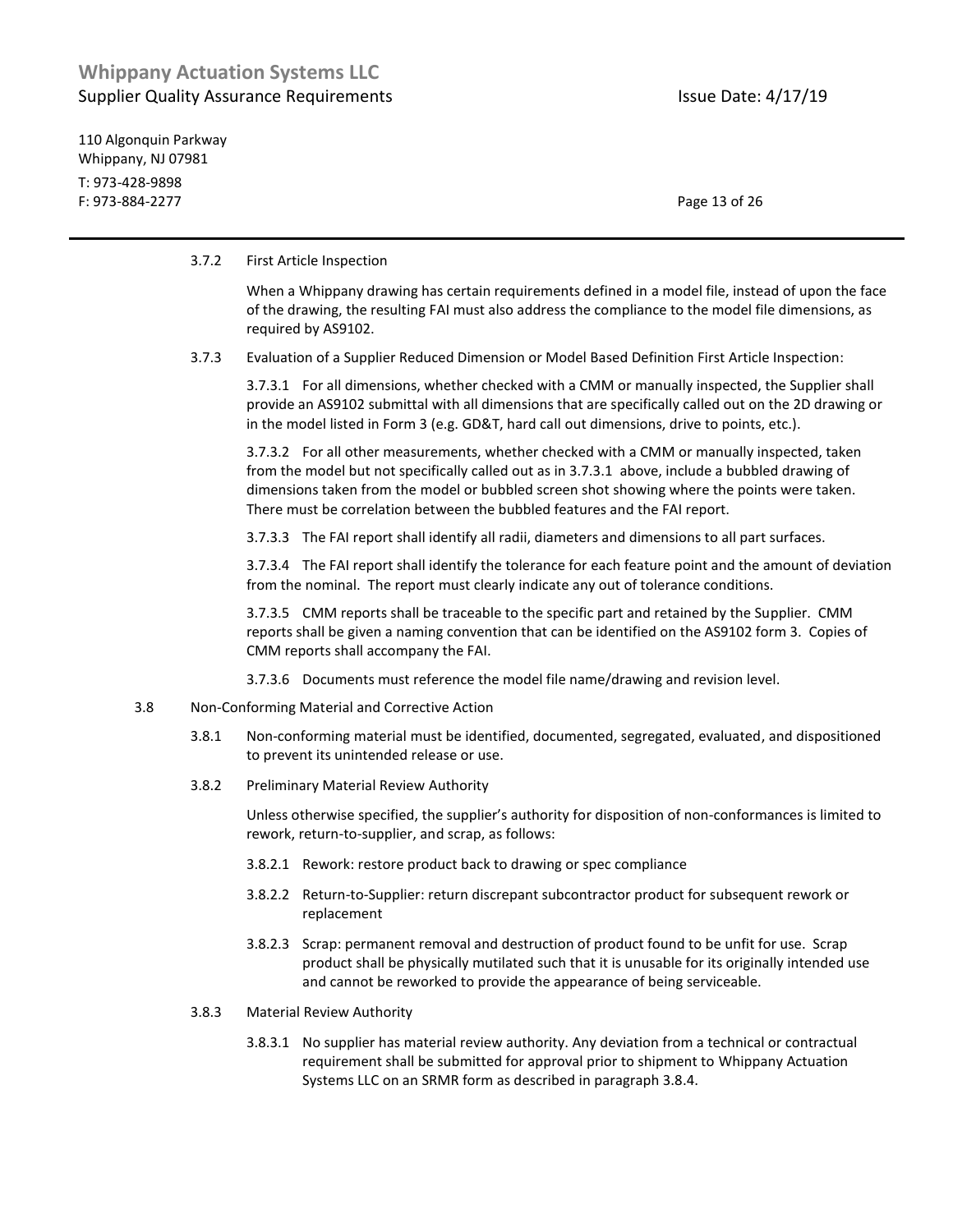110 Algonquin Parkway Whippany, NJ 07981 T: 973-428-9898 F: 973-884-2277 Page 14 of 26

- 3.8.4 Supplier Request for Material Review (SRMR)
	- 3.8.4.1 The supplier shall complete and electronically submit an SRMR form to document request for acceptance of finished material that does not meet the technical or contractual requirements as flowed down on the PO.
	- 3.8.4.2 The supplier shall not ship discrepant material unless approved by Whippany Actuation Systems LLC on an SRMR. The supplier shall include the SRMR number on the Certificate of Conformance and a copy of the approved SRMR with the shipment.
	- 3.8.4.3 The supplier shall adhere to quantity limits approved on the SRMR. Parts shipped in excess of these quantities will be rejected and returned, and the rejection charged against the supplier's rating.
	- 3.8.4.4 Waiver, deviation requests, and approvals that are not documented on the SRMR will not be accepted.
- 3.8.5 Reporting of Failures, Malfunctions & Defects

The FAA, foreign Civil Aviation Authorities (e.g. EASA), U.S. Government Procurement Contracting Officers (PCO), Whippany Actuation Systems LLC, and its customers require notification of any: (1) defect of a hazardous or potentially hazardous nature that endangers, or if not corrected, would endanger the aircraft, its occupants or any other person or property; (2) non-conformity that affects form, fit, function, reliability, or safety in a product already delivered. If the supplier determines that a product has shipped with such a defect, it shall immediately send Whippany Actuation Systems LLC Quality Assurance notification that includes the defect description, item identification (i.e., part, serial, lot number); quantities delivered, and related corrective action. All communication must be documented in writing.

NOTE: In accordance with Whippany Actuation Systems LLC Terms and Conditions, Whippany Actuation Systems LLC reserves the right to charge administrative fees related to the return of delivered non-conforming material.

#### 3.9 Packaging

- 3.9.1 Packages, cartons, boxes, containers, and packaging material shall be suitable to adequately protect the parts/material contained within. Received packages must be free from damage, corrosion, and other forms of deterioration.
- 3.9.2 Refer to Section 1.3.1 for guidance on ESD packaging.

### **4.0 Control of Records**

- 4.1 Shipping Documentation
	- 4.1.1 The supplier shall submit the following with each shipment: (1) a Certificate of Conformance (C of C) stating that the items furnished to Whippany Actuation Systems LLC are in conformance to the purchase order and design data requirements applicable to the items being delivered, and (2) a copy of the manufacturer's C of C. Any aerospace, military and/or industry standard, when imposed by the drawing, specification, or purchase order, must be specifically stated on certification.
	- 4.1.2 Process certifications are required for all suppliers performing special processing and shall state that the process has been performed to the drawing requirements.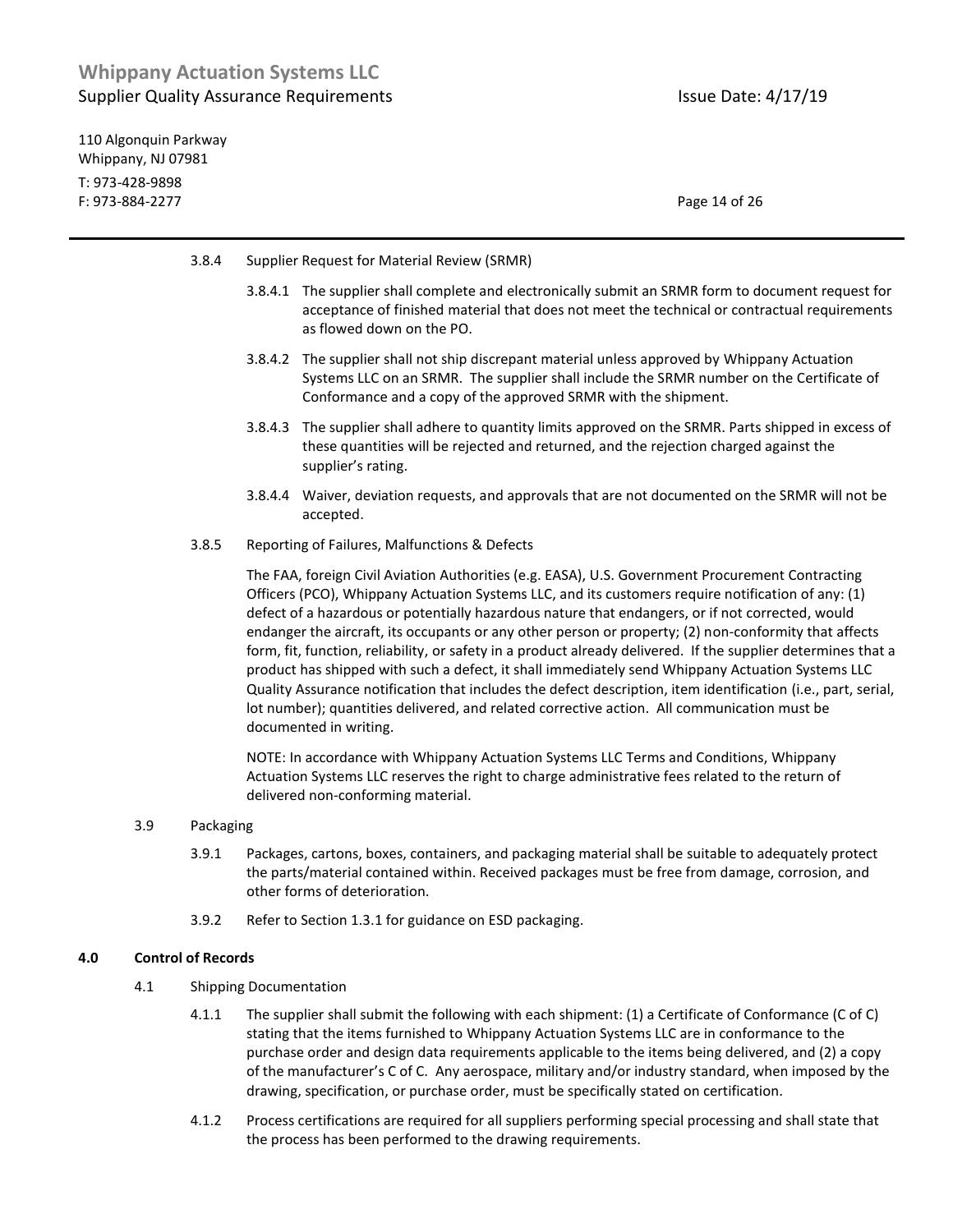110 Algonquin Parkway Whippany, NJ 07981 T: 973-428-9898 F: 973-884-2277 Page 15 of 26

- 4.1.3 The supplier shall notify Whippany Actuation Systems LLC prior to shipment if a specification has been replaced, suspended, or updated. The supplier shall list the specification as shown on the drawing and the replacement specs with their current revision.
- 4.1.4 For distributors and warehouses, these requirements apply without exception, and include traceability and flow down of requirements on all purchased products to the sources of manufacture and their related acceptance documents. In addition, material from different manufacturing sources shall be stored in a manner such that the material does not become intermixed and the manufacturing source and material identity is maintained at all times.
- 4.2 Certifications
	- 4.2.1 Certificate of Conformance (C of C): C of Cs are required on all shipments and shall include the following:
		- Supplier name and address
		- Serial number(s), if applicable
		- Whippany Actuation Systems LLC purchase order number
		- Quantity of parts in shipment
		- Part number and revision on purchase order
		- Statement certifying product compliance
		- Applicable Specifications including revision
		- Signature or stamp of authorizing agent
		- Date code(s) or lot number(s), if applicable
		- ILS suppliers shall provide the following additional information on their C of C: (1) a statement that new, unused product is being supplied, and (2) identify the manufacturer of the product
		- Original manufacturer and site of manufacture
		- Date of C of C
		- Shelf life, if applicable
		- Description
		- Customer name and address
		- Reference to Whippany Actuation Systems LLC approved concessions or deviations/waivers
		- Signature and title of the certifying person or authorized representative

NOTE: Distributors (franchised and non-franchised) and Warehouses shall provide the Manufacturer's (Original Equipment Manufacturer/OEM) Certificate of Conformance (C of C), intermediary C of C's, as well as their own C of C for each lot/date code of parts shipped to Whippany Actuation Systems LLC.

- 4.2.2 Certificate of Analysis (C of A) or "Mil Cert" is required on all raw material shipments when the end product or its constituent parts are manufactured from basic raw material.
	- 4.2.2.1 The C of A shall include the following:
		- Original lot, batch, or heat numbers
		- Chemical analysis including constituent elements & percentages
		- Physical analysis i.e. stress-strain data temper
	- 4.2.2.2 Exceptions: The following items do not require C of As:
		- Standard catalogue or 'Commercial-Off-the Shelf' (COTS) items
		- Items purchased to AN, MS, or NAS specifications
		- Nameplates
		- Bearings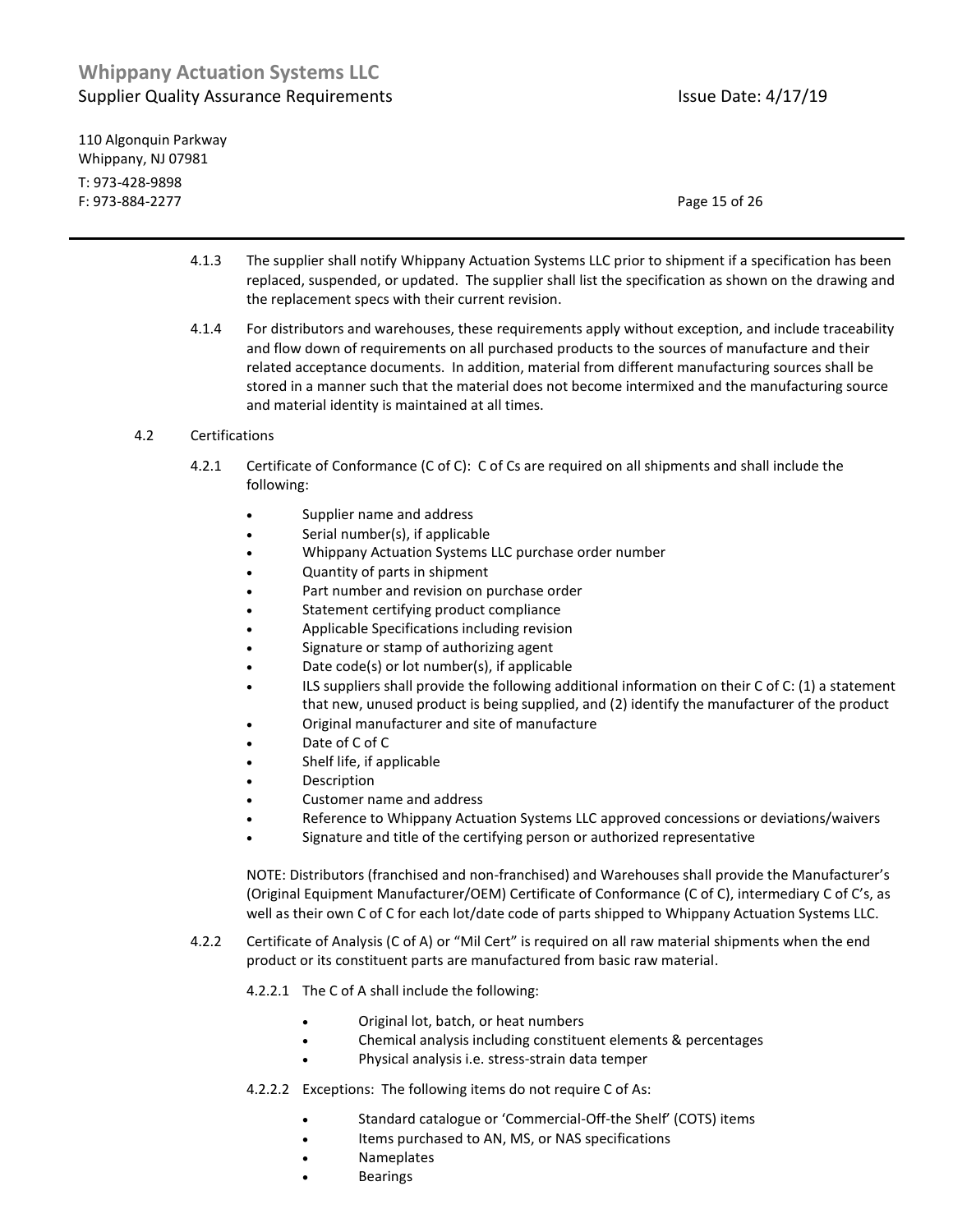110 Algonquin Parkway Whippany, NJ 07981 T: 973-428-9898 F: 973-884-2277 Page 16 of 26

4.2.2.3 All suppliers shall provide, with the shipment, C of A's for all "GS", "APK", and "BAPK" orders.

#### 4.2.3 Special Process Certification

- 4.2.3.1 Supplier shall provide a Certificate of Conformance or test report for each special process performed and shall include the C of C with the shipment.
- 4.2.3.2 Required Cert Information:
	- Processor's name and address
	- Processing date
	- Supplier's PO number to the processor, if an outside source
	- Part number, revision, and nomenclature listed on the PO

NOTE: If PO lists the supplier's and Whippany Actuation Systems LLC part numbers, list the Whippany Actuation Systems LLC number.

- Certifying person's signature and title
- Statement of conformance to the specifications and requirements referenced on the PO

NOTE: Avoid statements like "to the best of our knowledge and belief."

Quantity

NOTE: Special process certs are permitted to have larger quantities on them than the shipment lot size.

- For NDT inspections: the results and level II inspector's name
- When drawing specifies: inclusion of radiographs with test reports
- 4.2.3.3 Exceptions: The following items do not require Special Process Certifications:
	- Standard catalogue or 'Commercial-Off-the Shelf' (COTS) items
	- Items purchased to AN, MS, or NAS specifications
	- Nameplates
	- Bearings
- 4.2.3.4 All suppliers shall provide, with the shipment, special process certifications for all "GS" orders.
- 4.2.4 Additional Shipping Documentation
	- 4.2.4.1 Functional Test Data: A copy of the completed and signed (or stamped) test report shall accompany each product that requires functional testing, including products from certified suppliers. These products, which include motors, CCAs, and transducers, shall be serialized. When assemblies have constituent components that require testing, the test data for each component shall be included. When Whippany Actuation Systems LLC returns nonconforming product to the supplier for rework, the supplier shall retest the product after rework and return it with a copy of the new test data.
	- 4.2.4.2 The supplier shall provide Whippany Actuation Systems LLC with electrical test failure print outs with specific defects (i.e. internal or external opens or shorts) for each lot.
	- 4.2.4.3 The supplier shall provide Whippany Actuation Systems LLC with a photo image of one randomly selected, unstressed micro-section and one thermally stressed (TS) micro-section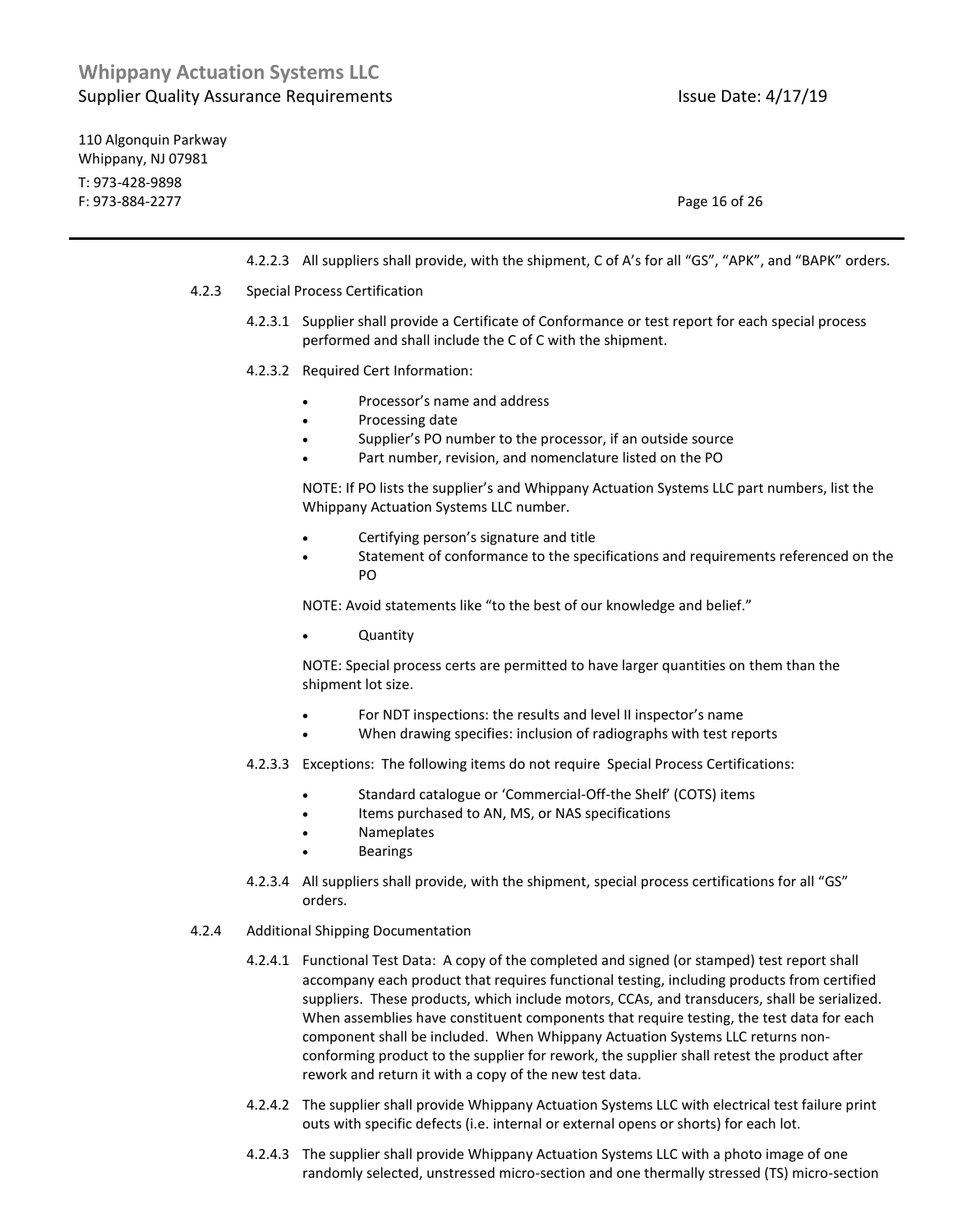110 Algonquin Parkway Whippany, NJ 07981 T: 973-428-9898 F: 973-884-2277 Page 17 of 26

for each date code lot. Micro-sections shall be fabricated from the IPC-2221 AB coupons that utilize the smallest plated hole and associated pad. The actual micro-sections shall be retained by the supplier.

- 4.3 Record Retention Requirements
	- 4.3.1 Quality records must be legible, readily retrievable, and stored in a suitable environment that provides minimal risk of damage, deterioration, and/or loss. In the event of contract termination, insolvency, or request, all quality records pertaining to the contract must be surrendered to Whippany Actuation Systems LLC. Unless otherwise specified in the PO or SQAR, quality records shall be retained for seven (7) years.
	- 4.3.2 Suppliers shall be compliant to additional record retention requirements listed in Table 2, as well as all requirements listed in this section.
	- 4.3.3 The supplier shall notify and receive approval from Whippany Actuation Systems LLC prior to the destruction of any records, including records which exceed retention requirement.
	- 4.3.4 Quality records include, but are not limited to, the following:
		- Whippany Actuation Systems LLC Purchase Orders
		- First Article Inspection Reports
		- In-Process / Final Inspection and Test Results
		- Completed Manufacturing/Fabrication Documents (e.g., travelers, routers)
		- Traceability and Serialization
		- Calibrations
		- Material Non-conformances including disposition, cause and corrective action
		- Certifications including but not limited to: Certificates of Conformance, Special Process Certifications, Certificates of Analysis, and Certificates of Lubrication
	- 4.3.5 Corrections to quality records shall be recorded, dated, and signed in ink or other permanent marking method with the original data being legible and retrievable after the change.
	- 4.3.6 Records may be stored electronically (e.g., computer image files) provided that the storage media is capable of maintaining data integrity for the full retention period.
	- 4.3.7 Records shall be available to Whippany Actuation Systems LLC, its customers, or regulatory agencies upon request.
	- 4.3.8 The supplier shall maintain quality records such that all parts are traceable to the raw material and the manufacturing history of the parts.
	- 4.3.9 Essential records, pertaining to EASA record retention, include material certs, lower tier supplier and subcontractor certificates of conformity, manufacturing and assembly documentation, X-ray films, release certificates, and any records associated with the product design data, calculations, and certs.
	- 4.3.10 Heat treatment samples shall be retained at the supplier's facility when product requires case hardening or nitriding.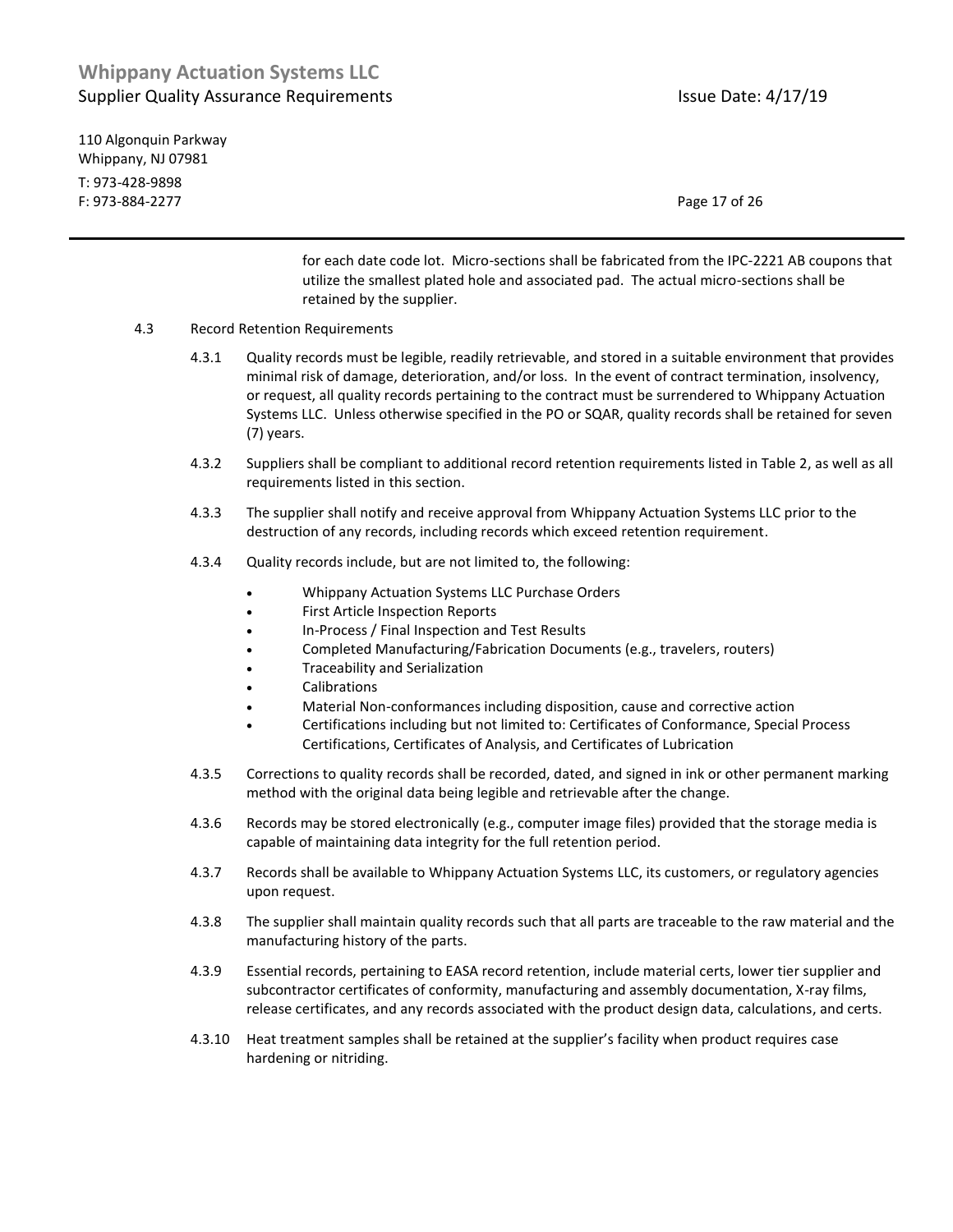110 Algonquin Parkway Whippany, NJ 07981 T: 973-428-9898 F: 973-884-2277 Page 18 of 26

|                                                                                                | Applicable SQAR Paragraph ( X indicates applicability)                                                   |                       |                                                        |                         |                      |              |                    |                              |                              |                                                     |
|------------------------------------------------------------------------------------------------|----------------------------------------------------------------------------------------------------------|-----------------------|--------------------------------------------------------|-------------------------|----------------------|--------------|--------------------|------------------------------|------------------------------|-----------------------------------------------------|
|                                                                                                | <b>Section 2.3</b><br>Comply with<br>Government<br><b>Flow Downs</b><br>(FAR, DFARS) -<br>See Appendix A | <b>Section</b><br>2.4 | <b>Section</b><br>3.3<br>Use<br>Prime's<br><b>ASPL</b> | <b>Record Retention</b> |                      |              |                    |                              |                              |                                                     |
| <b>Whippany Actuation</b><br><b>Systems LLC</b><br><b>Customer Program PO</b><br><b>Prefix</b> |                                                                                                          |                       |                                                        | 10 Yrs                  | 15 Yrs<br>(FAI Only) | 20 Yrs.      | 25 Yrs.            | Service<br>Life<br>$+2$ Yrs. | Service<br>Life<br>$+6$ Yrs. | <b>Record Retention</b><br><b>Effective</b><br>Date |
| $^{\prime\prime}$ AB"                                                                          |                                                                                                          | $\pmb{\chi}$          |                                                        | X                       |                      |              |                    |                              |                              | Records created<br>after 1/1/09                     |
| "APK"                                                                                          | $\pmb{\mathsf{x}}$                                                                                       |                       |                                                        |                         |                      |              |                    |                              |                              |                                                     |
| $"$ BLC"                                                                                       | X                                                                                                        |                       |                                                        |                         |                      | $\pmb{\chi}$ |                    |                              |                              |                                                     |
| $^{\prime\prime}$ BP"                                                                          |                                                                                                          |                       |                                                        | X                       |                      |              |                    |                              |                              |                                                     |
| "FCS"                                                                                          | X                                                                                                        |                       |                                                        |                         |                      |              |                    |                              |                              |                                                     |
| $^{\prime\prime}$ FS $^{\prime\prime}$                                                         | $\pmb{\mathsf{x}}$                                                                                       |                       | $\pmb{\mathsf{x}}$                                     |                         |                      |              |                    |                              |                              |                                                     |
| "GH"                                                                                           | X                                                                                                        |                       | X                                                      |                         |                      |              |                    |                              |                              |                                                     |
| "GS"                                                                                           | $\pmb{\mathsf{x}}$                                                                                       |                       |                                                        |                         |                      |              |                    |                              |                              |                                                     |
| $^{\prime\prime}$ H $^{\prime\prime}$                                                          |                                                                                                          | X                     |                                                        | X                       |                      |              |                    |                              |                              | Records created<br>after 1/1/09                     |
| "HM"                                                                                           | X                                                                                                        |                       |                                                        |                         |                      |              |                    |                              |                              |                                                     |
| $"$ HS"                                                                                        |                                                                                                          | X                     |                                                        | X                       |                      |              |                    |                              |                              | Records created<br>after 1/1/09                     |
| $^{\prime\prime}{\rm LG}^{\prime\prime}$                                                       |                                                                                                          | X                     |                                                        |                         |                      |              |                    |                              | X                            | <b>Essential Records</b><br>per 4.3.9               |
| "LM"                                                                                           | $\pmb{\mathsf{x}}$                                                                                       |                       |                                                        |                         |                      |              |                    |                              |                              |                                                     |
| $^{\prime\prime}$ M $^{\prime\prime}$                                                          |                                                                                                          |                       |                                                        |                         | $\pmb{\mathsf{x}}$   |              |                    |                              |                              | FAI Records created<br>after 1/1/09                 |
| $^{\prime\prime}$ MB $^{\prime\prime}$                                                         | $\pmb{\mathsf{x}}$                                                                                       |                       |                                                        |                         |                      |              |                    | $\pmb{\mathsf{x}}$           |                              |                                                     |
| $^{\prime\prime}$ MD"                                                                          | $\pmb{\mathsf{x}}$                                                                                       |                       |                                                        |                         |                      |              |                    |                              |                              |                                                     |
| "NG"                                                                                           | X                                                                                                        |                       |                                                        |                         |                      |              |                    |                              |                              |                                                     |
| "RP"                                                                                           | X                                                                                                        |                       | X                                                      | $\pmb{\mathsf{x}}$      |                      |              |                    |                              |                              |                                                     |
| "SA"                                                                                           | X                                                                                                        | $\pmb{\chi}$          |                                                        | X                       |                      |              |                    |                              |                              |                                                     |
| "SH"                                                                                           | X                                                                                                        |                       |                                                        | X                       |                      |              |                    |                              |                              | Records created<br>after 1/1/09                     |
| "SK"                                                                                           | $\pmb{\mathsf{x}}$                                                                                       |                       |                                                        |                         |                      |              |                    |                              |                              |                                                     |
| $"$ SR $"$                                                                                     | $\pmb{\mathsf{x}}$                                                                                       |                       |                                                        | $\pmb{\mathsf{x}}$      |                      |              |                    |                              |                              | Records created<br>after 1/1/09                     |
| "TK"                                                                                           |                                                                                                          |                       |                                                        |                         |                      |              |                    | $\pmb{\mathsf{x}}$           |                              |                                                     |
| $"$ UE"                                                                                        |                                                                                                          | $\pmb{\mathsf{x}}$    |                                                        |                         |                      |              | $\pmb{\mathsf{x}}$ |                              |                              |                                                     |
| "VA"                                                                                           |                                                                                                          | $\pmb{\mathsf{x}}$    |                                                        |                         |                      |              |                    | $\pmb{\mathsf{x}}$           |                              |                                                     |

### **Table 2 – Program Specific Requirements**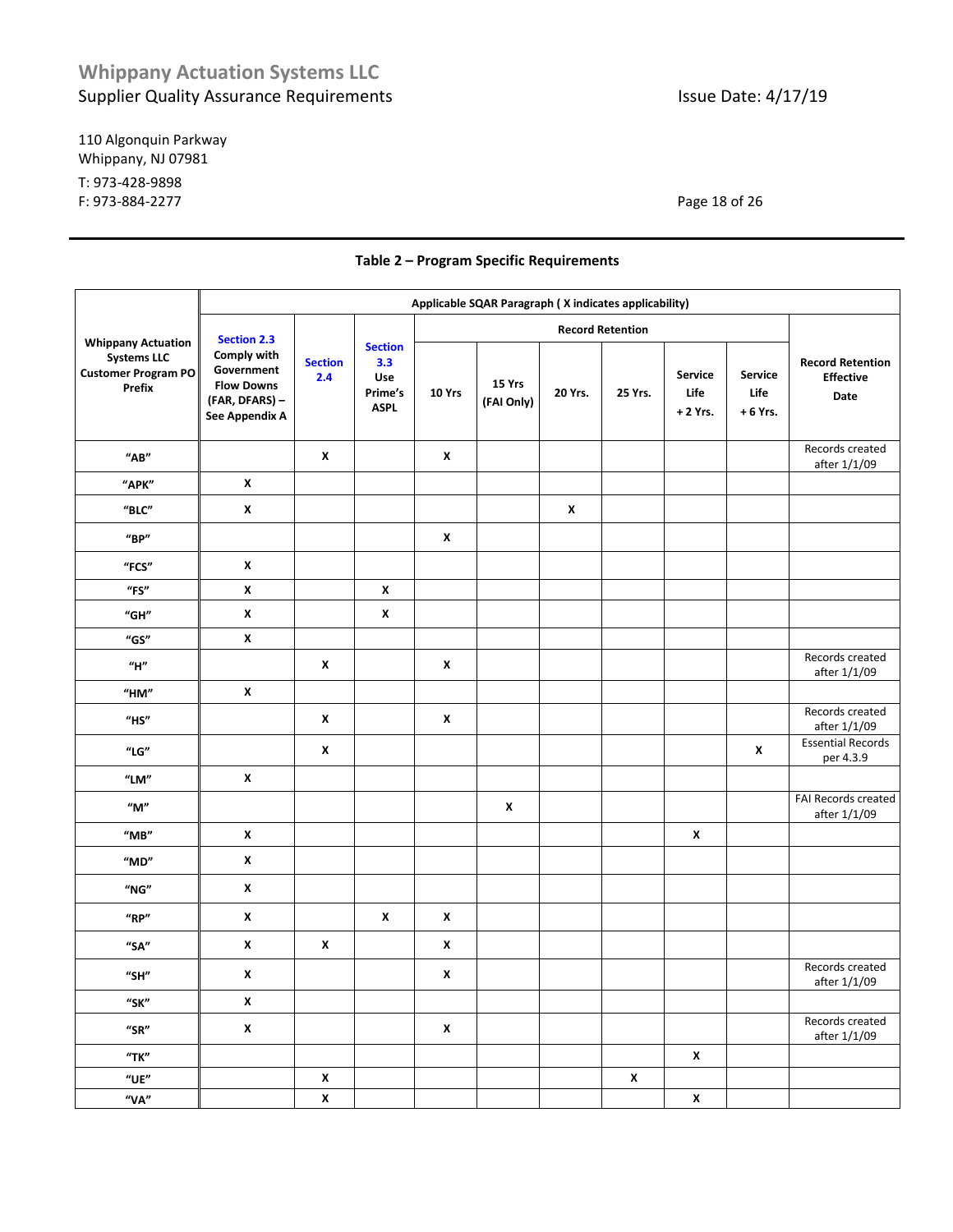110 Algonquin Parkway Whippany, NJ 07981 T: 973-428-9898 F: 973-884-2277 Page 19 of 26

|                                                  |                                                                                            |                                                      | nevisiuli nelulu                                                                                                                                                                                                                                                                                                                                                                            |  |  |  |
|--------------------------------------------------|--------------------------------------------------------------------------------------------|------------------------------------------------------|---------------------------------------------------------------------------------------------------------------------------------------------------------------------------------------------------------------------------------------------------------------------------------------------------------------------------------------------------------------------------------------------|--|--|--|
| <b>Previous</b><br><b>SQAR</b><br><b>Section</b> | <b>Description</b>                                                                         | <b>Revised</b><br><b>SQAR New</b><br><b>Sections</b> | <b>What Changed (If Anything)</b>                                                                                                                                                                                                                                                                                                                                                           |  |  |  |
|                                                  |                                                                                            |                                                      |                                                                                                                                                                                                                                                                                                                                                                                             |  |  |  |
| 1.0                                              | Supplier Approval                                                                          | Removed                                              | Removed previous SQAR section as the verbiage was not an instruction to the supplier.                                                                                                                                                                                                                                                                                                       |  |  |  |
| 2.0                                              | <b>Quality Management System</b>                                                           | 1.1                                                  | Same requirements as previous SQAR version.                                                                                                                                                                                                                                                                                                                                                 |  |  |  |
| 3.0                                              | <b>Calibration Requirements</b>                                                            | 1.2                                                  | Calibration is sole responsibility of the supplier.                                                                                                                                                                                                                                                                                                                                         |  |  |  |
| 4.0                                              | Supplier Status                                                                            | Removed                                              | Removed previous SQAR section as the verbiage was not an instruction to the supplier.                                                                                                                                                                                                                                                                                                       |  |  |  |
| 5.0                                              | Inspection                                                                                 | 3.5                                                  | Added DSQR inspection requirements for DSQR suppliers.                                                                                                                                                                                                                                                                                                                                      |  |  |  |
| 6.0                                              | First Article Inspection (FAI)                                                             | 3.6                                                  | Requires compliance to AS9102. Removed verbiage that was already a requirement of<br>AS9102.                                                                                                                                                                                                                                                                                                |  |  |  |
| 7.0                                              | <b>GE Aviation Purchasing</b><br>Information                                               | $2.1 - 2.5$                                          | • Added order of precedence for documents in section 2.1.5<br>• Added DSQR requirement on PO in section 2.1.7<br>• Removed previous SQAR section 7.9 'ILS orders'                                                                                                                                                                                                                           |  |  |  |
| 8.0                                              | Supplier's Purchase Orders                                                                 | Removed                                              | Requirements were embedded in section 2.1                                                                                                                                                                                                                                                                                                                                                   |  |  |  |
| 9.0                                              | <b>Material Substitutions</b>                                                              | 3.2                                                  | Same requirements as previous SQAR version                                                                                                                                                                                                                                                                                                                                                  |  |  |  |
| 10.0                                             | Part Marking and Traceability                                                              | 3.4                                                  | Relocated previous SQAR section 10.5 to section 4.3.8                                                                                                                                                                                                                                                                                                                                       |  |  |  |
| 11.0                                             | <b>Product Specific Requirements</b>                                                       | 3.1                                                  | • Added 3.1.1.2 to specify new, unused material<br>• Split 11.1.4 into separate requirements 3.1.1.5 through 3.1.1.7<br>• Combined sections 11.2 and 11.3 into new section 3.1.2<br>• Combined sections 11.4 and 11.7 into new section 3.1.3<br>• Added section 3.1.3.3, Distributor Re-certification of Bearing<br>• Omitted section 11.8.3<br>• Relocated section 11.4.8 to section 3.6.4 |  |  |  |
| 12.0                                             | <b>Special Processes</b><br>Relocated section 11.8.5 to section 4.2.4.2 and 4.2.4.3<br>3.3 |                                                      |                                                                                                                                                                                                                                                                                                                                                                                             |  |  |  |
| 13.0                                             | Non-Conformance Control and<br><b>Material Review</b>                                      | 3.7                                                  | • Revised section 13.2.2 to state that 'no supplier has material review authority'<br>• Removed previous SQAR section 13.3.4, Exception for engineering development<br>models.                                                                                                                                                                                                              |  |  |  |
| 14.0                                             | <b>Shipping Documentation</b>                                                              | 4.1 and 4.2                                          | • More robust requirements for C of C, C of A, and Special Processor certifications.<br>• Added requirement for DSQR Surveillance Log                                                                                                                                                                                                                                                       |  |  |  |
| 15.0                                             | Preservation of Product                                                                    | 1.3                                                  | • Added compliance to ESD industry standards, ANSI/ESD S20.20 and JEDEC-Standard<br>No. 625A or Mil-Std-1686, in section 1.3.1<br>• Added compliance to FOD industry standard, NAS 412, in section 1.3.2<br>• Added compliance to Counterfeit Parts Prevention industry standard, AS5553, in<br>section 1.3.3                                                                               |  |  |  |
| 16.0                                             | <b>Control of Records</b>                                                                  | 4.3                                                  | • Added written approval by GE Aviation for destruction of records which exceed<br>retention requirement.<br>• Section 16.6-16.8 incorporated into Table 1 of Section 4.0 (see blue text).                                                                                                                                                                                                  |  |  |  |
| 17.0                                             | <b>Right of Access</b>                                                                     | 1.4                                                  | Slightly modified verbiage. No major changes.                                                                                                                                                                                                                                                                                                                                               |  |  |  |
| 18.0                                             | <b>Training</b>                                                                            | Removed                                              | Removed previous SQAR section; Verbiage is contained in AS9100/9110 and ISO<br>requirements. Per section 1.1, supplier must be compliant to these standards.                                                                                                                                                                                                                                |  |  |  |
| 19.0                                             | Problem Solving Techniques                                                                 | Removed                                              | Verbiage removed as there was no imposed requirement.                                                                                                                                                                                                                                                                                                                                       |  |  |  |
| 20.0                                             | Help from GE Aviation                                                                      | Removed                                              | Removed; SQAR states to contact Procurement for any clarifications or issues.                                                                                                                                                                                                                                                                                                               |  |  |  |
| Addendum                                         | <b>Quality Clauses</b>                                                                     | Removed                                              | Removed previous SQAR Quality Clauses; the clauses have been embedded in the SQAR<br>as the supplier must be compliant to the SQAR in its entirety.                                                                                                                                                                                                                                         |  |  |  |
| NEW                                              | Franchised/Authorized<br>Distributor and Broker Material<br>Control                        | 1.5                                                  | Added requirements for Franchised/Authorized Distributor and Broker Material Control.                                                                                                                                                                                                                                                                                                       |  |  |  |
| NEW                                              | Solder                                                                                     | 3.1.6                                                | <b>Added requirements of Solder</b>                                                                                                                                                                                                                                                                                                                                                         |  |  |  |
| NEW                                              | Unusual Visual Appearance                                                                  | 3.8.1                                                | Added definition and requirements for UVA                                                                                                                                                                                                                                                                                                                                                   |  |  |  |
| NEW                                              | Source Problem Reporting                                                                   | 3.8.2                                                | Added definition and requirements for SPR                                                                                                                                                                                                                                                                                                                                                   |  |  |  |
| <b>NEW</b>                                       | Packaging                                                                                  | 3.9                                                  | Requirements for packaging including ESD packaging                                                                                                                                                                                                                                                                                                                                          |  |  |  |

**Revision Record**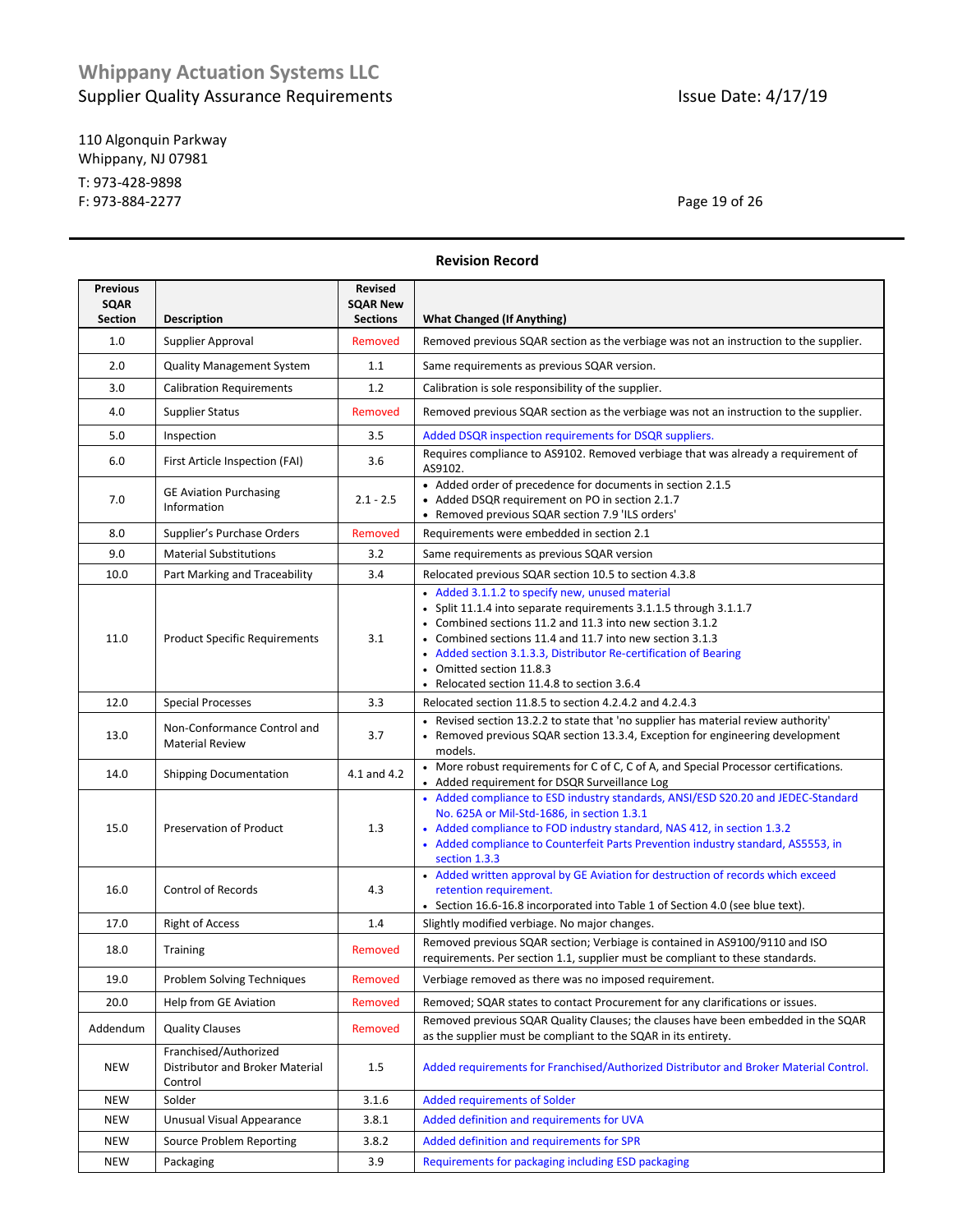110 Algonquin Parkway Whippany, NJ 07981 T: 973-428-9898 F: 973-884-2277 Page 20 of 26

| <b>NEW</b> | <b>NOTE</b>                                                                                                                                                                        | 3.7                                          | Added NOTE below section 3.7.5                                                                                                                                                                                                                                                                                                                                                                                                                                                                              |
|------------|------------------------------------------------------------------------------------------------------------------------------------------------------------------------------------|----------------------------------------------|-------------------------------------------------------------------------------------------------------------------------------------------------------------------------------------------------------------------------------------------------------------------------------------------------------------------------------------------------------------------------------------------------------------------------------------------------------------------------------------------------------------|
| <b>NEW</b> | Section 3.6.1 through Section<br>3.6.3                                                                                                                                             | $3.6.1 -$<br>3.6.3                           | Added new requirements for FAI submittal.                                                                                                                                                                                                                                                                                                                                                                                                                                                                   |
| 7/10/13    | Updated to reflect ownership<br>change                                                                                                                                             | All                                          | Updated to reflect ownership change                                                                                                                                                                                                                                                                                                                                                                                                                                                                         |
| 5/3/14     | Updated to Align With WAS<br><b>Quality Assurance Strategy</b>                                                                                                                     | As<br>Described                              | Added compliance assessment and performance measures.<br><b>Added Table 1</b><br>Removed DSQR, SPR, and UVA definitions<br>Added clarity to section 1.1<br>Amended EASA requirements for special processes<br><b>Removed references to GE websites</b><br><b>Removed references to DSQR</b><br>Removed references to C64<br><b>Deleted section 3.8</b>                                                                                                                                                      |
| 6/12/14    | Updated for clarification and to<br>agree with new WAS Terms &<br>Conditions                                                                                                       | As<br>Described                              | 2.1.4 Clarified PO Item #<br>2.1.10 Removed DSQR requirement<br>2.3 Removed reference to WAS website for Terms & Conditions<br>2.4 Removed requirement to use WAS EASA approved special processors. Pointed to the<br><b>ASL</b><br>3.1.1 Added clarification as to when a separate Lube C of C is required<br>4.2.2 Removed DSQR requirement<br>Table 2 Updated to point to new Appendix A                                                                                                                 |
| 6/13/14    | Updated Table 2 to Remove<br>Program Names Per Contract                                                                                                                            | As<br>Described                              | <b>Table 2 Removed Program Names</b>                                                                                                                                                                                                                                                                                                                                                                                                                                                                        |
| 1/15/15    | Added applicable DFARS<br>clauses                                                                                                                                                  | Appendix A                                   | Added the following DFARS clauses<br>252.225-7008, 252.225-7012, 252.246-7007                                                                                                                                                                                                                                                                                                                                                                                                                               |
| 5/11/15    | Revised FAI requirements to<br>reflect AS9102B<br>Added applicable FAR/DFARS<br>clauses<br>Minor formatting changes                                                                | 3.6<br>Appendix A<br>Table 2                 | 3.6 Revised to encompass requirement changes per AS9102B<br>3.6 Expanded to clearly define mandatory requirements that may be listed as<br>conditionally required or optional per AS9102B<br>Added the following FAR clauses<br>52.215-11, 52.222-36, 52.222-38, 52.222-50, 52.242-17, 52.243-1, 52.243-7, 52.246-2<br>Table 2 expanded to include RP and UE program codes                                                                                                                                  |
| 7/15/15    | Revised EASA requirements to<br>2.4<br>reference Table 2<br>Table 2<br>Added program code to Table 2                                                                               |                                              | 2.4 Revised section to reference Table 2 instead of listing program codes within the<br>section<br>Table 2 Expanded to include VA program code                                                                                                                                                                                                                                                                                                                                                              |
| 11/13/15   | Revised Table 1 to match<br>current section numbering<br>Revised 3.6.1 to state that<br>suppliers must perform FAI per<br>AS9102, even if it's not stated<br>on the purchase order | Table 1<br>3.6.1                             | Table 1 Revised to reference full sections instead of each sub-section, corrected<br>numbering to match existing sections<br>3.6.1 Added "or when required per the current revision of AS9102. Suppliers are<br>ultimately responsible for correctly determining when First Article Inspection is<br>required."                                                                                                                                                                                             |
| 1/13/16    | Added Appendix B - Equal<br><b>Employment Opportunity</b><br>Clause                                                                                                                | Appendix B                                   | Added Appendix B - Equal Employment Opportunity Clause                                                                                                                                                                                                                                                                                                                                                                                                                                                      |
| 4/7/16     | <b>Added Calibration System</b><br>requirement<br>Removed optional phrasing to<br>provide identification numbers<br>Added PDP/MBD language                                         | 1.2<br>3.6.14.7<br>3.7<br>4.2.2.3<br>4.2.3.4 | 1.2 Added requirements for calibration to be equivalent or better than Z540-1, Required<br>Calibration Service Providers be approved if using an alternate calibration system,<br>Required Calibration Service Providers to provide and maintain measurable data<br>3.6.14.7 Removed 'or' to require both tooling and equipment names and ID numbers<br>3.7 Added section to describe requirements for DPD and MBD<br>4.2.2.3 Added requirement to provide C of A certification for "APK" and "BAPK" orders |
| 7/27/16    | <b>Revised Special Processing</b><br>section to require Nadcap<br>Revised program prefix codes in<br>Table 2<br>Added 52.219-9 deviation to<br>Appendix A                          | 3.3<br>Table 2<br>Appendix A                 | 3.3 Added requirement to use Nadcap accredited Special Processors, added description<br>of waiver process to use a non-Nadcap Special Processor<br>Table 2 Added "BLC" program prefix code, alphabetized entire table<br>Appendix A Added reference to 52.219-9 deviation                                                                                                                                                                                                                                   |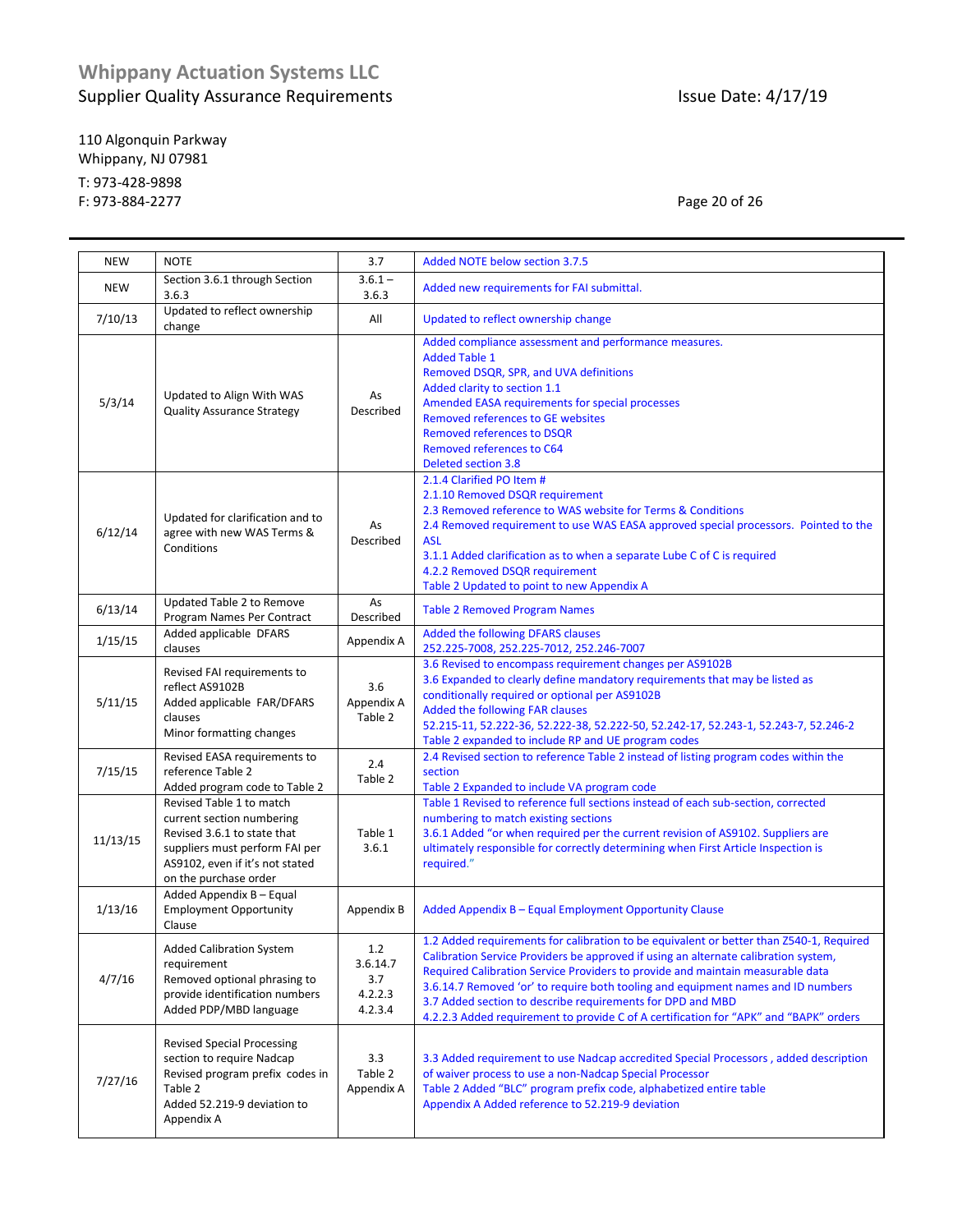110 Algonquin Parkway Whippany, NJ 07981 T: 973-428-9898 F: 973-884-2277 Page 21 of 26

| <b>Revision Date</b> | Revised By | <b>Summary of Changes</b>                                                                                                                                                                                                                                                                                                                                                                                                                                                                                                                                                                |
|----------------------|------------|------------------------------------------------------------------------------------------------------------------------------------------------------------------------------------------------------------------------------------------------------------------------------------------------------------------------------------------------------------------------------------------------------------------------------------------------------------------------------------------------------------------------------------------------------------------------------------------|
| 6/1/18               | <b>MR</b>  | 2.1.8 – added requirement to use approved suppliers and added language to ensure that requirements and subsequent<br>changes are flowed down to sub-tier suppliers<br>2.1.9 – added requirements to ensure that personnel are appropriately training and competent and are aware of their<br>contribution to product or service conformity and the importance of ethical behavior<br>3.3 – removed reference to the Whippany Actuation Systems LLC Approved Special Processor List<br>Table 2 – changed record retention requirement for UE prefixed purchase orders from 40 to 25 years |
| 7/11/18              | <b>MR</b>  | Table 2 – changed record retention requirements for "LG" prefixed purchase orders from service life plus 2 years to<br>service life plus 6 years                                                                                                                                                                                                                                                                                                                                                                                                                                         |
| 8/8/18               | <b>MR</b>  | Appendix A - added DFARS clause 252.246-7008 Sources Of Electronic Parts                                                                                                                                                                                                                                                                                                                                                                                                                                                                                                                 |
| 9/19/18              | <b>MR</b>  | 1.3.3 – added requirement to establish a counterfeit part mitigation program that is compliant with SAE AS6174 (in<br>addition to SAE AS5553)                                                                                                                                                                                                                                                                                                                                                                                                                                            |
| 9/21/18              | <b>MR</b>  | 3.3.4 - updated link to access Northrop Grumman's Approved Special Processor List                                                                                                                                                                                                                                                                                                                                                                                                                                                                                                        |
| 1/24/19              | <b>MR</b>  | Added section 1.6 - Change Notification<br>Table 2 – Revised paragraph reference to read 'Section 3.3' instead of 'Section 3.3.2'                                                                                                                                                                                                                                                                                                                                                                                                                                                        |
| 4/17/19              | MR         | TOC - Added additional headings<br>1.6 – Changed section title to 'Organizational Change Notification'<br>2.1.2 – Added verbiage clarifying when notification/approval is required for changes to items specified under a purchase<br>order<br>Table 2 – added 'FCS' purchase order prefix, removed requirement to comply with section 2.3 for 'TK' purchase order<br>prefix                                                                                                                                                                                                             |

### **Appendix A Supplemental Government Requirements**

FAR AND FAR SUPPLEMENT CLAUSES: The following clauses, and those clauses that are required by law or regulation to be flowed down to subcontractors that are in effect on the date of any orders issued pursuant to the Agreement, are hereby incorporated by reference, to the extent they apply to Purchaser's Prime Contract, or with a higher tier U.S. Government contractor. Where applicable, the terms "Government", "Contracting Officer", and similar terms shall mean Purchaser, and the term "Contractor" and similar terms shall mean Seller. The full text of a clause may be accessed electronically at URL: [http://farsite.hill.af.mil/vffar1.htm.](http://farsite.hill.af.mil/vffar1.htm)

### **FAR Clauses**

52.202-1 DEFINITIONS

52.203-3 GRATUITIES

52.203-5 COVENANT AGAINST CONTINGENT FEES

52.203-6 RESTRICTIONS ON SUBCONTRACTOR SALES TO THE GOVERNMENT

52.203-7 ANTI-KICKBACK PROCEDURES (Applies when the Agreement exceeds the Simplified Acquisition Threshold ("SAT") NOTE: Paragraph (c)(1) is excluded)

52.203-10 PRICE OR FEE ADJUSTMENT FOR ILLEGAL OR IMPROPER ACTIVITY

52.203-12 LIMITATION ON PAYMENTS TO INFLUENCE CERTAIN FEDERAL TRANSACTIONS

52.203-13 CONTRACTOR CODE OF BUSINESS ETHICS AND CONDUCT (Applies when the Agreement exceeds (\$5,000,000 and the period of performance exceeds 120 days)

52.203-142DISPLAY OF HOTLINE POSTER(S) (Applies when the Agreement exceeds \$5,000,000)

52.204-2 SECURITY REQUIREMENTS

52.204-4 PRINTED OR COPIED DOUBLE-SIDED ON POSTCONSUMER FIBER CONTENT PAPER

52.204-9 PERSONAL IDENTITY VERIFICATION OF CONTRACTOR PERSONNEL

52.204-10 REPORTING EXECUTIVE COMPENSATION AND FIRST TIER SUBCONTRACT AWARDS

NOTE: Seller agrees to timely information requested by Purchaser pursuant to this clause, and acknowledges that such information will be made publicly available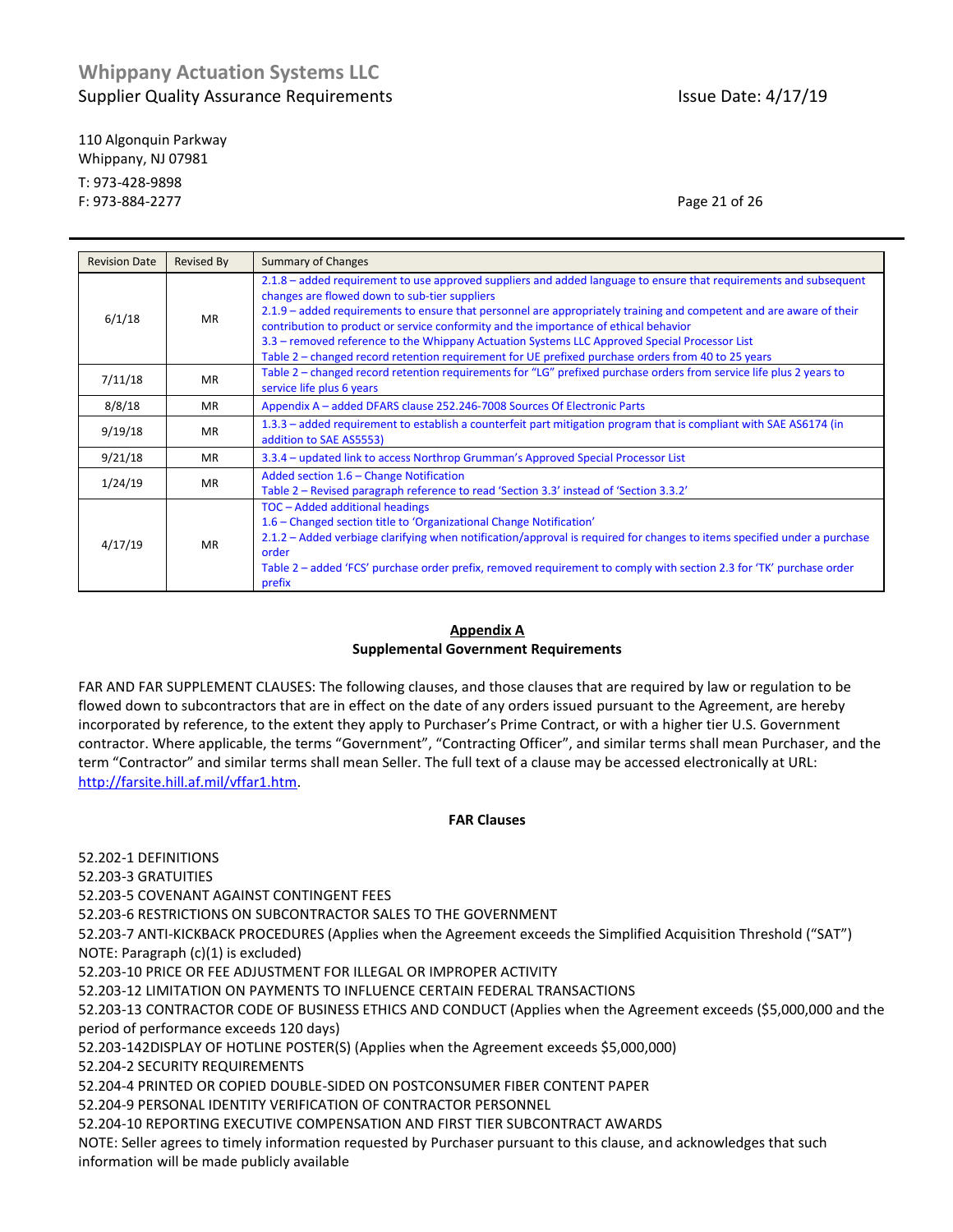110 Algonquin Parkway Whippany, NJ 07981 T: 973-428-9898 F: 973-884-2277 Page 22 of 26

52.209-6 PROTECTING THE GOVERNMENT'S INTEREST WHEN SUBCONTRACTING WITH CONTRACTORS DEBARRED, SUSPENDED, OR PROPOSED FOR DEBARMENT 52.211-5 MATERIAL REQUIREMENTS 52.211-15 DEFENSE PRIORITY AND ALLOCATION REQUIREMENTS 52.212-4 CONTRACT TERMS AND CONDITIONS – COMMERCIAL ITEMS (only paragraph (I) applies) 52.215-2 AUDIT AND RECORDS—NEGOTIATION 52.215-10 PRICE REDUCTION FOR DEFECTIVE CERTIFIED COST OR PRICING DATA 52.215-11 PRICE REDUCTION FOR DEFECTIVE CERTIFIED COST OR PRICING DATA - MODIFICATIONS 52.215-12 SUBCONTRACTOR CERTIFIED COST OR PRICING DATA 52.215-13 SUBCONTRACTOR CERTIFIED COST OR PRICING DATA – MODIFICATIONS 52.215-14 INTEGRITY OF UNIT PRICES 52.215-15 PENSION ADJUSTMENTS AND ASSET REVERSIONS 52-215-18 REVERSION OR ADJUSTMENT OF PLANS FOR POSTRETIREMENT BENEFITS (PRB) OTHER THAN PENSIONS 52.215-19 NOTIFICATION OF OWNERSHIP CHANGES 52.215-20 REQUIREMENTS FOR CERTIFIED COST OR PRICING DATA AND DATA OTHER THAN CERTIFIED COST OR PRICING DATA 52.215-21 REQUIREMENTS FOR CERTIFIED COST OR PRICING DATA AND DATA OTHER THAN CERTIFIED COST OR PRICING DATA— MODIFICATIONS 52.215-22 LIMITATIONS ON PASS-THROUGH CHARGES – IDENTIFICATION OF SUBCONTRACT EFFORT 52.215-23 LIMITATIONS ON PASS-THROUGH CHARGES 52.219-8 1&2 UTILIZATION OF SMALL BUSINESS CONCERNS (Applies when the Agreement exceeds the SAT and could lead to subcontracting opportunities) 52.219-9 SMALL BUSINESS CONTRACTING PLAN 52.219-9 SMALL BUSINESS SUPCONTRACTING PLAN (DEVIATION 2013-O0014) 52.222-3 CONVICT LABOR 52.222-4 CONTRACT WORK HOURS AND SAFETY STANDARDS ACT – OVERTIME COMPENSATION 52.222-17 1 NONDISPLACEMENT OF QUALIFIED WORKERS (Applies when the Agreement exceeds the SAT and is (1) a service contract, as defined in 22.001, (2) that succeeds a contract for performance of the same or similar work at the same location, and (3) is not exempted by 22.1203-2 or waived in accordance with 22.1203-3) 52.222-19 CHILD LABOR – COOPERATION WITH AUTHORITIES AND REMEDIES 52.222-20 WALSH-HEALEY PUBLIC CONTRACTS ACT 52.222-21 PROHIBITION OF SEGREGATED FACILITIES 52.222-26 1&2 EQUAL OPPORTUNITY 52.222-35 1&2 EQUAL OPPORTUNITY FOR VETERANS 52.222-36 1&2 AFFIRMATIVE ACTION FOR WORKERS WITH DISABILITIES 52.222-37 EMPLOYMENT REPORTS ON VETERANS 52.222-38 COMPLIANCE WITH VETERANS EMPLOYMENT REPORTING REQUIREMENTS 52.222-40 1&2 NOTIFICATION OF EMPLOYEE RIGHTS UNDER THE NATIONAL LABOR RELATIONS ACT 52.222-41 1 SERVICE CONTRACT ACT OF 1965 (For each Agreement subject to the SCA, Purchaser shall include a remark signifying SCA applicability. Seller shall submit any required wage classifications to the Purchaser for submission to the Contracting Officer and shall not commence performance until receipt of the final wage determination from Purchaser) 52.222-50 1 COMBATTING TRAFFICKING IN PERSONS 52.222-54 1&2 EMPLOYMENT ELIGIBILITY VERIFICATION 52.223-3 HAZARDOUS MATERIAL IDENTIFICATION AND MATERIAL SAFETY DATA 52.223-15 ENERGY EFFICIENCY IN ENERGY-CONSUMING PRODUCTS 52.223-18 ENCOURAGING CONTRACTOR POLICIES TO BAN TEXT MESSAGING WHILE DRIVING 52.225-1 BUY-AMERICAN ACT-SUPPLIES 52.225-2 BUY AMERICAN ACT CERTIFICATE 52.225-5 TRADE AGREEMENTS

52.225-8 DUTY-FREE ENTRY (Applies when Goods will be imported into the Customs Territory of the United States)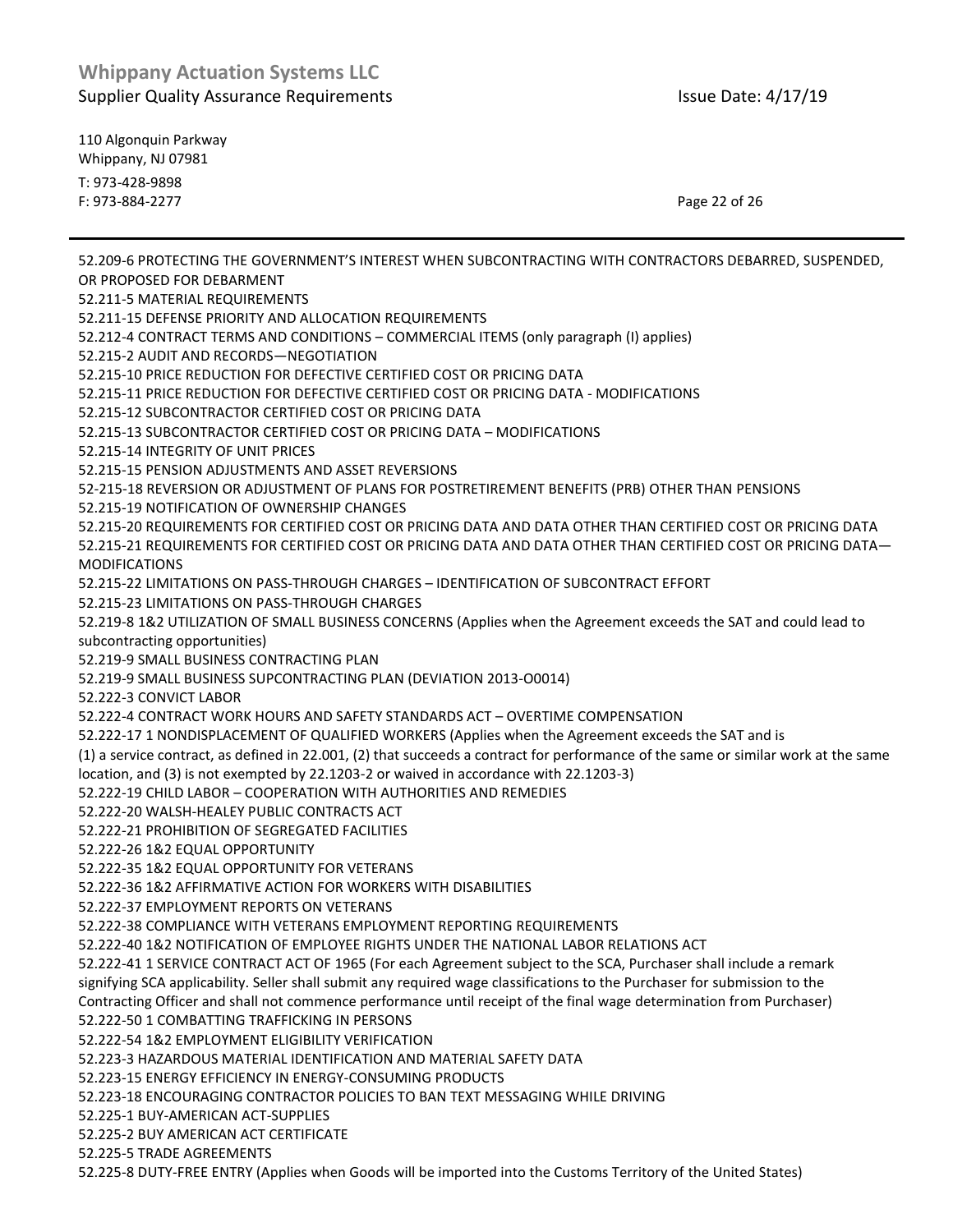110 Algonquin Parkway Whippany, NJ 07981 T: 973-428-9898 F: 973-884-2277 Page 23 of 26

52.225-13 RESTRICTIONS ON CERTAIN FOREIGN PURCHASES 52.226-1 UTILIZATION OF INDIAN ORGANIZATIONS AND INDIAN-OWNED ECONOMIC ENTERPRISES 52.227-1 AUTHORIZATION AND CONSENT 52.227-2 NOTICE AND ASSISTANCE REGARDING PATENT AND COPYRIGHT INFRINGEMENT 52.227-9 REFUND OF ROYALTIES 52.227-10 FILING OF PATENT APPLICATIONS--CLASSIFIED SUBJECT MATTER 52.227-11 PATENT RIGHTS-OWNERSHIP BY THE CONTRACTOR 52.227-13 PATENT RIGHTS-OWNERSHIP BY THE GOVERNMENT 52.228-3 WORKER'S COMPENSATION INSURANCE (DEFENSE BASE ACT) 52.228-4 WORKER'S COMPENSATION AND WAR-HAZARD INSURANCE OVERSEAS 52.228-5 INSURANCE – WORK ON A GOVERNMENT INSTALLATION 52.230-2 COST ACCOUNTING STANDARDS (Applies when Agreement is subject to CAS) 52.230-3 DISCLOSURE AND CONSISTENCY OF COST ACCOUNTING PRACTICES (Applies when Agreement is subject to CAS) 52.230-4 DISCLOSURE AND CONSISTENCY OF COST ACCOUNTING PRACTICES – FOREIGN CONCERNS (Applies when Agreement is subject to CAS and Seller is located outside of the U.S.) 52.230-5 COST ACCOUNTING STANDARDS – EDUCATIONAL INSTITUTIONS (Applies when Agreement is subject to CAS and Seller is an Educational Institution) 52.230-6 ADMINISTRATION OF COST ACCOUNTING STANDARDS (Applies when Agreement is subject to CAS) 52.232-16 PROGRESS PAYMENTS 52.232-32 PERFORMANCE-BASED PAYMENTS 52.232-40 1 PROVIDING ACCELERATED PAYMENTS TO SMALL BUSINESS SUBCONTRACTORS (Applies when the Agreement involves small business concerns and Seller receives accelerated payments from Purchaser) 52.234-1 INDUSTRIAL RESOURCES DEVELOPED UNDER DEFENSE PRODUCTIONS ACT TITLE III 52.242-15 STOP-WORK ORDER 52.242-17 GOVERNMENT DELAY OF WORK 52.243-1 CHANGES - FIXED PRICE 52.243-7 NOTIFICATION OF CHANGES 52.244-5 COMPETITION IN SUBCONTRACTING 52.244-6 SUBCONTRACTS FOR COMMERCIAL ITEMS 52.245-1 GOVERNMENT PROPERTY NOTE: All Government Property shall be controlled and accounted for in accordance with Purchaser's Tooling Supplement, Remark E21 52.245-9 USE AND CHARGES NOTE: Seller shall request authorization to use Government Property in support of efforts under a contract number other than the contract number to which it is assigned, by submitting such request in the form prescribed by Purchaser 52.246-2 INSPECTION OF SUPPLIES – FIXED PRICE 52.247-1 COMMERCIAL BILL OF LADING NOTATIONS 52.247-63 PREFERENCE FOR U.S.-FLAG AIR CARRIERS 52.247-64 1 PREFERENCE FOR PRIVATELY OWNED U.S.-FLAG COMMERCIAL VESSELS (Applies when Goods are to be shipped by ocean vessel) 52.248-1 VALUE ENGINEERING 52.249-2 TERMINATION FOR CONVENIENCE 52.249-5 TERMINATION FOR CONVENIENCE OF THE GOVERNMENT (Applies when Seller is an educational or other non-profit institution) (Delete paragraph (h), in paragraph (c) change "120 days" to "60 days", and in paragraph (d) change "1 year" to "60 days")

52.249-8 TERMINATION FOR DEFAULT

52.249-14 EXCUSABLE DELAYS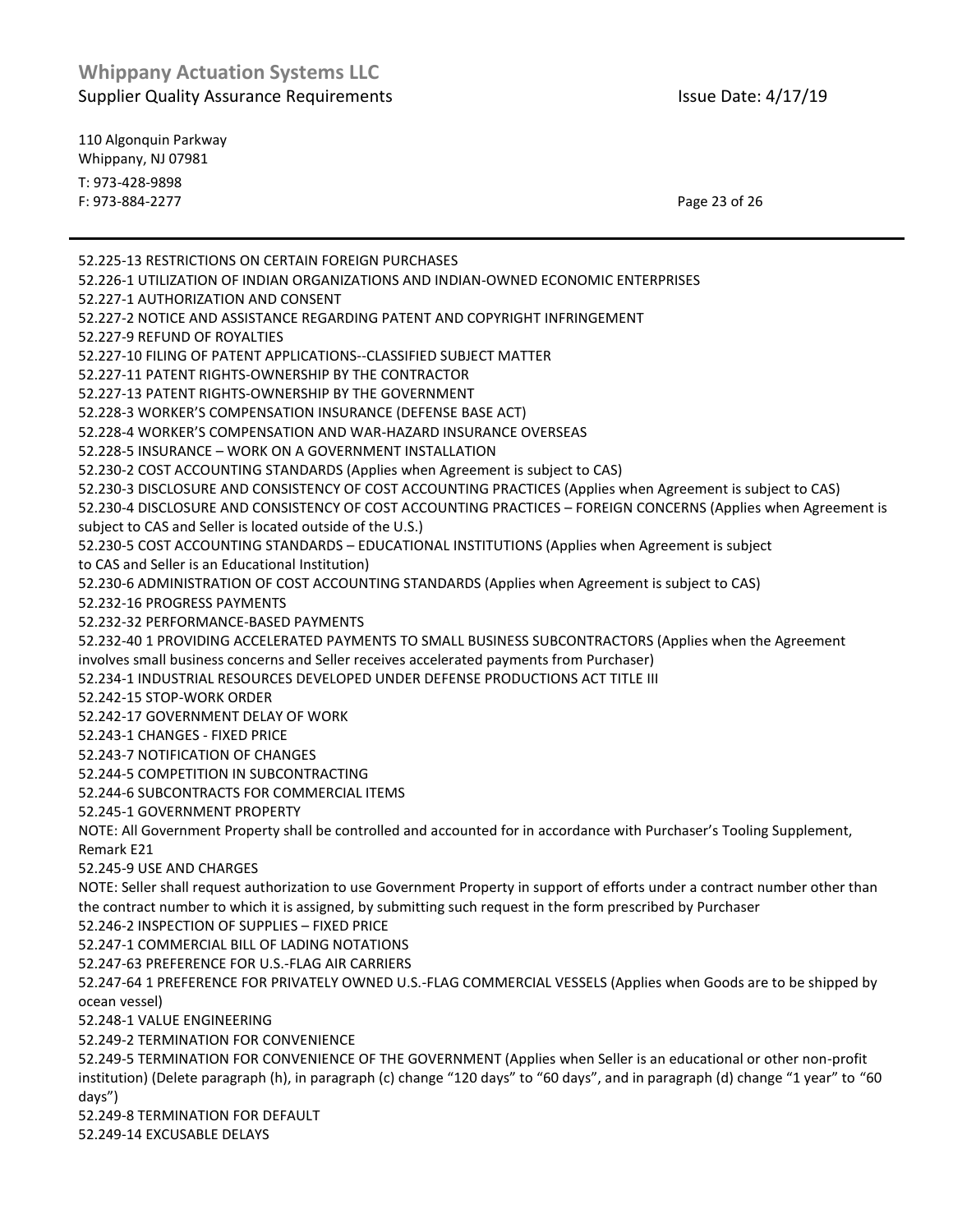110 Algonquin Parkway Whippany, NJ 07981 T: 973-428-9898 F: 973-884-2277 Page 24 of 26

#### **DFARS Clauses**

252.203-7001 PROHIBITION ON PERSONS CONVICTED OF FRAUD OR OTHER DEFENSE-CONTRACT-RELATED FELONIES

252.203-7002 REQUIREMENT TO INFORM EMPLOYEES OF WHISTLEBLOWER RIGHTS

252.203-7003 1 AGENCY OFFICE OF THE INSPECTOR GENERAL

252.203-7004 2 DISPLAY OF FRAUD HOTLINE POSTERS (Applies when the Agreement exceeds \$5,000,000)

252.204-7000 DISCLOSURE OF INFORMATION

252.204-7012 SAFEGUARDING OF UNCLASSIFIED CONTROLLED TECHNICAL INFORMATION (Applies when the Agreement involves access to unclassified controlled technical information resident on or transiting through Seller's unclassified information systems) 252.209-7004 SUBCONTRACTING WITH FIRMS THAT ARE OWNED OR CONTROLLED BY THE GOVERNMENT OF A TERRORIST COUNTRY

252.211-7000 ACQUISITION STREAMLINING

252.211-7003 1 ITEM IDENTIFICATION AND VALUATION

252.215-7000 PRICING ADJUSTMENTS

252.219-7003 2 SMALL BUSINESS SUBCONTRACTING PLAN (DOD CONTRACTS)

252.222-7006 RESTRICTIONS ON THE USE OF MANDATORY ARBITRATION AGREEMENTS

252.223-7008 1 PROHIBITION OF HEXAVALENT CHROMIUM

252.225-7001 BUY AMERICAN ACT AND BALANCE OF PAYMENTS PROGRAM

252.225-7002 QUALIFYING COUNTRY SOURCES AS SUBCONTRACTORS

252.225-7006 QUARTERLY REPORTING OF ACTUAL CONTRACT PERFORMANCE OUTSIDE THE UNITED STATES

252.225.7007 PROHIBITION ON ACQUISITION OF UNITED STATES MUNITIONS LIST ITEMS FROM COMMUNIST CHINESE MILITARY COMPANIES

252.225-7008 RESTRICTION ON ACQUISITION OF SPECIALTY METALS

252.225-7009 1 RESTRICTION ON ACQUISITION OF CERTAIN ARTICLES CONTAINING SPECIALTY METALS (Applies when the Goods contain specialty metals

NOTE: Use of exceptions not permitted without advance Seller notification and prior Purchaser approval. Paragraph (d) of this clause is excluded

252.225-7010 COMMERCIAL DERIVATIVE MILITARY ARTICLE – SPECIALTY METALS COMPLIANCE CERTIFICATE

252.225-7012 PREFERENCE FOR CERTAIN DOMESTIC COMMODITIES

252.225-7013 DUTY-FREE ENTRY (Applies when providing components from a qualifying country or components from a nonqualifying country when the estimated duty is expected to exceed \$200 per unit)

252.225-7015 RESTRICTION ON ACQUISITION OF HAND OR MEASURING TOOLS

252.225-7016 1 RESTRICTION ON ACQUISITION OF BALL AND ROLLER BEARINGS (Applies when Agreement requires Seller to provide a ball and roller bearing that that is not incorporated into a higher level assembly)

252.225-7021 TRADE AGREEMENTS

252.225-7022 TRADE AGREEMENTS CERTIFICATE- INCLUSION OF IRAQI END PRODUCTS

252.225-7025 RESTRICTION ON ACQUISITION OF FORGINGS

252.225-70281 EXCLUSIONARY POLICIES AND PRACTICES OF FOREIGN GOVERNMENTS

252.225-7030 RESTRICTION ON ACQUISITION OF CARBON, ALLOY, AND ARMOR STEEL PLATE

252.225-7032 WAIVER OF UNITED KINGDOM LEVIES - EVALUATION OF OFFERS

252.225-7033 WAIVER OF UNITED KINGDOM LEVIES

252.225-7036 BUY AMERICAN ACT- FREE TRADE AGREEMENT - BALANCE OF PAYMENTS

252.225-7037 EVALUATION OF OFFERS FOR AIR CIRCUIT BREAKERS

252.225-7038 1 RESTRICTION ON ACQUISITION OF AIR CIRCUIT BREAKERS

252.225-7048 EXPORT-CONTROLLED ITEMS

252.225-7993 PROHIBITION ON CONTRACTING WITH THE ENEMY IN THE UNITED STATES CENTRAL COMMAND THEATER OF **OPERATIONS** 

252.225-7994 ADDITIONAL ACCESS TO CONTRACTOR AND SUBCONTRACTOR RECORDS IN THE UNITED STATES CENTRAL COMMAND THEATER OF OPERATIONS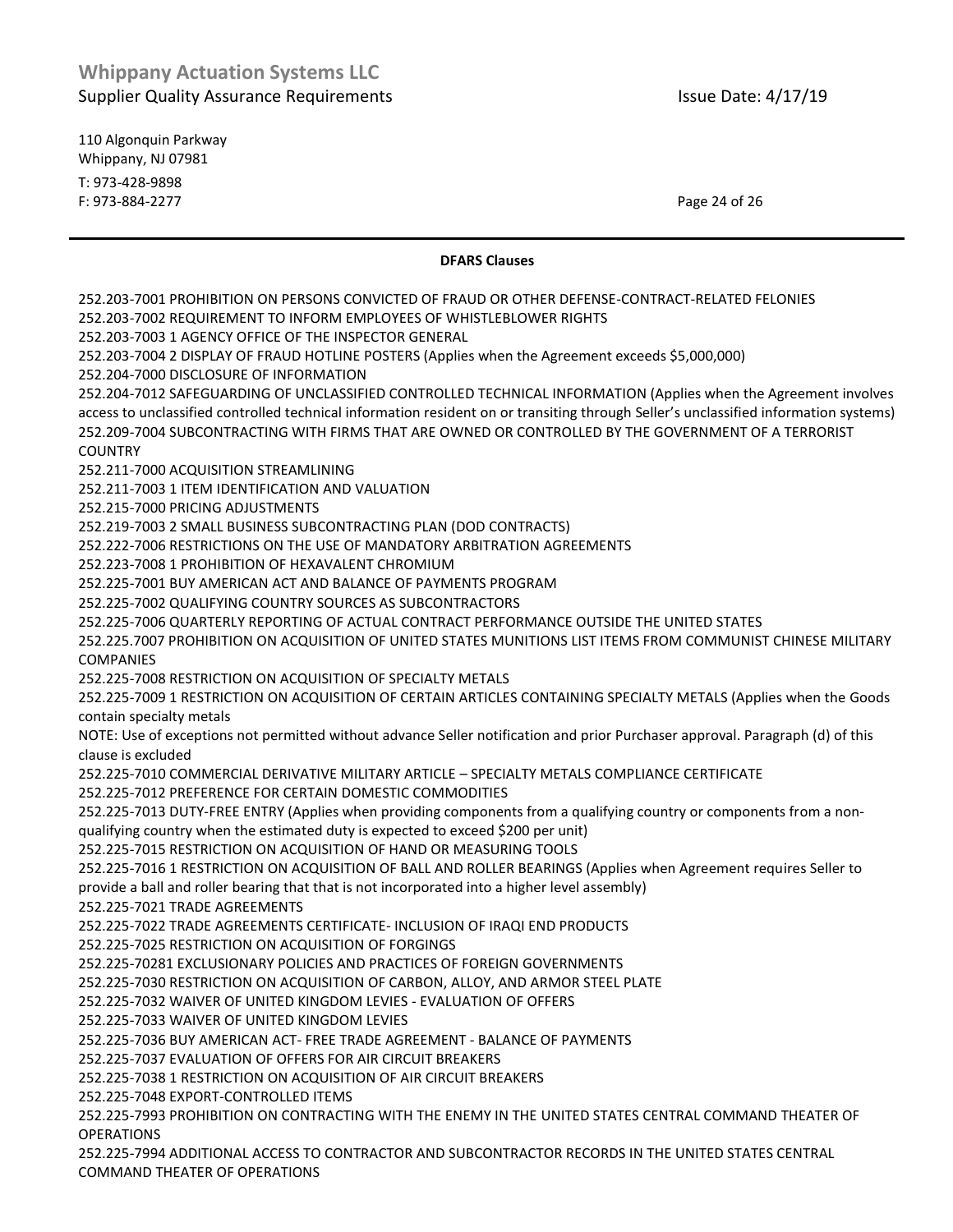110 Algonquin Parkway Whippany, NJ 07981 T: 973-428-9898 F: 973-884-2277 Page 25 of 26

252.226-7001 1 UTILIZATION OF INDIAN ORGANIZATIONS, INDIAN-OWNED ECONOMIC ENTERPRISES, AND NATIVE HAWAIIAN SMALL BUSINESS CONCERNS 252.227-7013 1 RIGHTS IN TECHNICAL DATA-NONCOMMERCIAL ITEMS (Applies when technical data is specified to be delivered under the Agreement) 252.227-7014 RIGHTS IN NONCOMMERCIAL COMPUTER SOFTWARE AND NONCOMMERCIAL COMPUTER SOFTWARE DOCUMENTATION 252.227-7015 1 TECHNICAL DATA—COMMERCIAL ITEMS 252.227-7016 RIGHTS IN BID OR PROPOSAL INFORMATION 252.227-7017 IDENTIFICATION AND ASSERTION OF USE, RELEASE, OR DISCLOSURE RESTRICTIONS 252.227-7018 RIGHTS IN NONCOMMERCIAL TECHNICAL DATA AND COMPUTER SOFTWARE--SMALL BUSINESS INNOVATIVE RESEARCH (SBIR) PROGRAM 252.227-7019 VALIDATION OF ASSERTED RESTRICTIONS – COMPUTER SOFTWARE 252.227-7020 RIGHTS IN SPECIAL WORKS 252.227-7021 RIGHTS IN DATA--EXISTING WORKS 252.227-7025 LIMITATIONS ON THE USE OR DISCLOSURE OF GOVERNMENT-FURNISHED INFORMATION MARKED WITH RESTRICTIVE LEGENDS 252.227-7026 DEFERRED DELIVERY OFTECHNICAL DATA OR COMPUTER SOFTWARE 252.227-7027 DEFERRED ORDERING OF TECHNICAL DATA OR COMPUTER SOFTWARE 252.227-7028 TECHNICAL DATA OR COMPUTER SOFTWARE PREVIOUSLY DELIVERED TO THE GOVERNMENT 252.227-7030 TECHNICAL DATA—WITHHOLDING OF PAYMENT (Applies when technical data is specified to be delivered under the Agreement) 252.227-7032 RIGHTS IN TECHNICAL DATA AND COMPUTER SOFTWARE (FOREIGN) 252.227-7037 1 VALIDATION OF RESTRICTIVE MARKINGS ON TECHNICAL DATA (Applies when technical data is specified to be delivered under the Agreement) 252.227-7038 PATENT RIGHTS-OWNERSHIP BY THE CONTRACTOR (LARGE BUSINESS) 252.227-7039 PATENTS--REPORTING OF SUBJECT INVENTIONS 252.232-7004 DOD PROGRESS PAYMENT RATES 252.234-7002 EARNED VALUE MANAGEMENT SYSTEM 252.235-7003 FREQUENCY AUTHORIZATION 252.236-7013 REQUIREMENT FOR COMPETITION OPPORTUNITY FOR AMERICAN STEEL PRODUCERS, FABRICATORS, AND MANUFACTURERS 252.239-7018 1 SUPPLY CHAIN RISK (Applies when the Agreement involves the development or delivery of any information technology whether acquired as a service of as a supply) 252.243-7001 PRICING OF CONTRACT MODIFICATIONS 252.244-7000 SUBCONTRACTS FOR COMMERCIAL ITEMS AND COMMERCIAL COMPONENTS (DOD CONTRACTS) 252.246-7001 WARRANTY OF DATA (Applies when technical data is specified to be delivered under the Agreement) 252.246-7003 1 NOTIFICATION OF POTENTIAL SAFETY ISSUES 252.246-7007 CONTRACTOR COUNTERFEIT ELECTRONIC PART DETECTION AND AVOIDANCE SYSTEM 252.246-7008 SOURCES OF ELECTRONIC PARTS 252.247-7023 1 TRANSPORTATION OF SUPPLIES BY SEA 252.247-7024 1 NOTIFICATION OF TRANSPORTATION OF SUPPLIES BY SEA 252.249-7002 NOTIFICATION OF ANTICIPATED CONTRACT TERMINATION OR REDUCTION 5252.227-9507 NOTICE REGARDING THE DISSEMINATION OF EXPORT-CONTROLLED TECHNICAL DATA (NAVAIR)